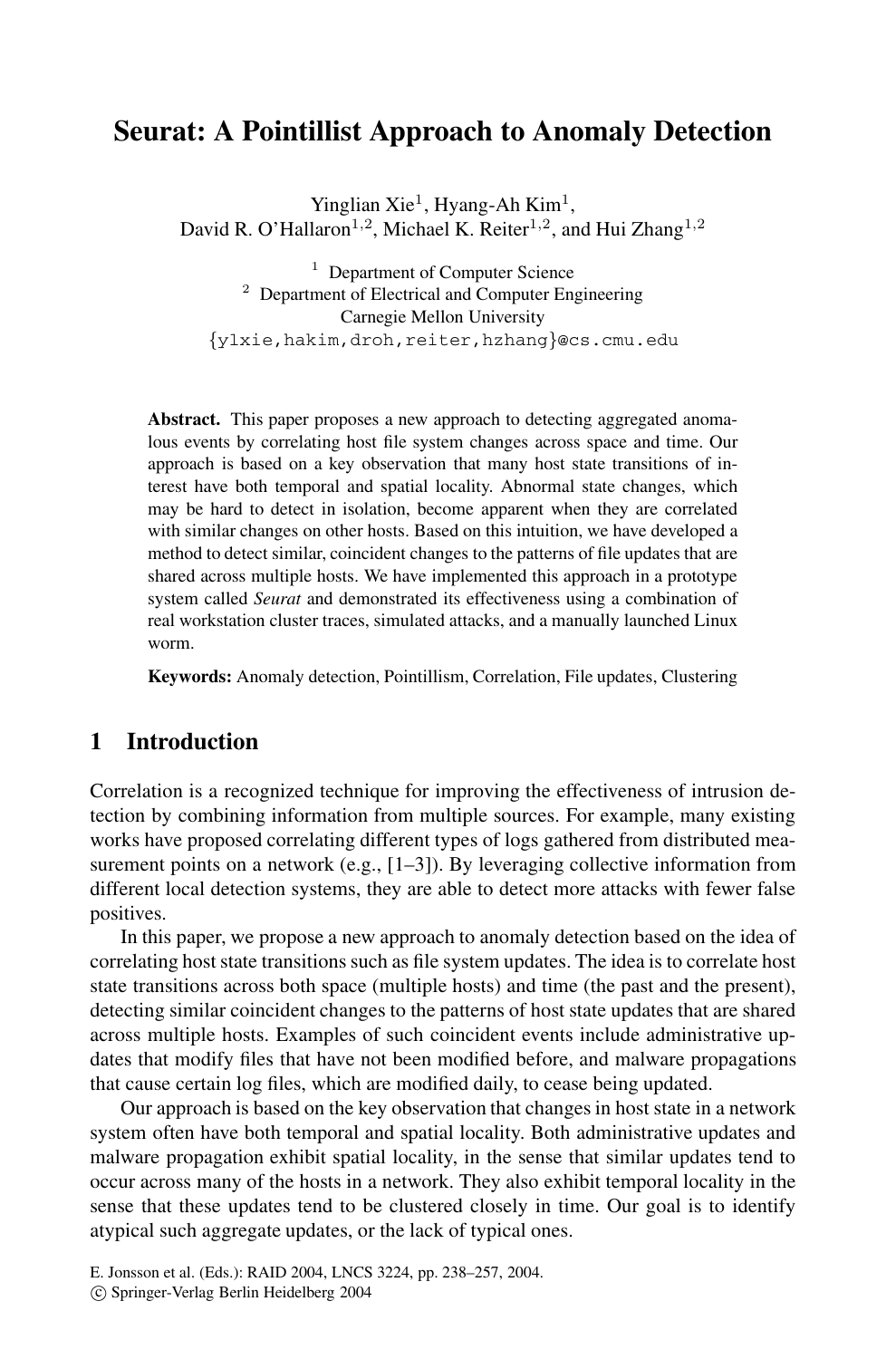

**Fig. 1.** Pointillist approach to anomaly detection: Normal points are clustered by the dashed circle. The appearance of a new cluster consisting of three points suggests anomalous events on host A, B, and D.

By exploring both the temporal and spatial locality of host state changes in a network system, our approach identifies anomalies *without foreknowledge of normal changes* and *without system-specific knowledge*. Existing approaches focus on the temporal locality of host state transitions, while overlooking the spatial locality among different hosts in a network system. They either define a model of normal host state change patterns through learning, or specify detailed rules about normal changes. The learning based approaches train the system to learn characteristics of normal changes. Since they focus only on the temporal locality of single-host state transitions, any significant deviation from the normal model is suspicious and should raise an alarm, resulting in a high false positive rate. Rule-based approaches such as Tripwire [4] require accurate, specific knowledge of system configurations and daily user activity patterns on a specific host. Violation of rules then suggests malicious intrusions. Although rule-based anomaly detection raises fewer false alarms, it requires system administrators to manually specify a set of rules for each host. The correlation capability of our approach across both space and time allows us to learn the patterns of normal state changes over time, and to detect those anomalous events correlated among multiple hosts due to malicious intrusions. This obviates the need for specific rules while eliminating the false alarms caused by single host activity pattern shifts.

The correlation is performed by clustering points, each representing an individual host state transition, in a multi-dimensional feature space. Each feature indicates the change of a file attribute, with all features together describing the host state transitions of an individual machine during a given period (e.g., one day). Over time, the abstraction of point patterns inherently reflects the aggregated host activities. For normal host state changes, the points should follow some regular pattern by roughly falling into several clusters. Abnormal changes, which are hard to detect by monitoring that host alone, will stand out when they are correlated with other normal host state changes. Hence our approach shares some flavor of *pointillism* – a style of painting that applies small dots onto a surface so that from a distance the dots blend together into meaningful patterns.

Figure 1 illustrates the pointillist approach to anomaly detection. There are five hosts in the network system. We represent state changes on each host daily as a point in a 2-dimensional space in this example. On normal days, the points roughly fall into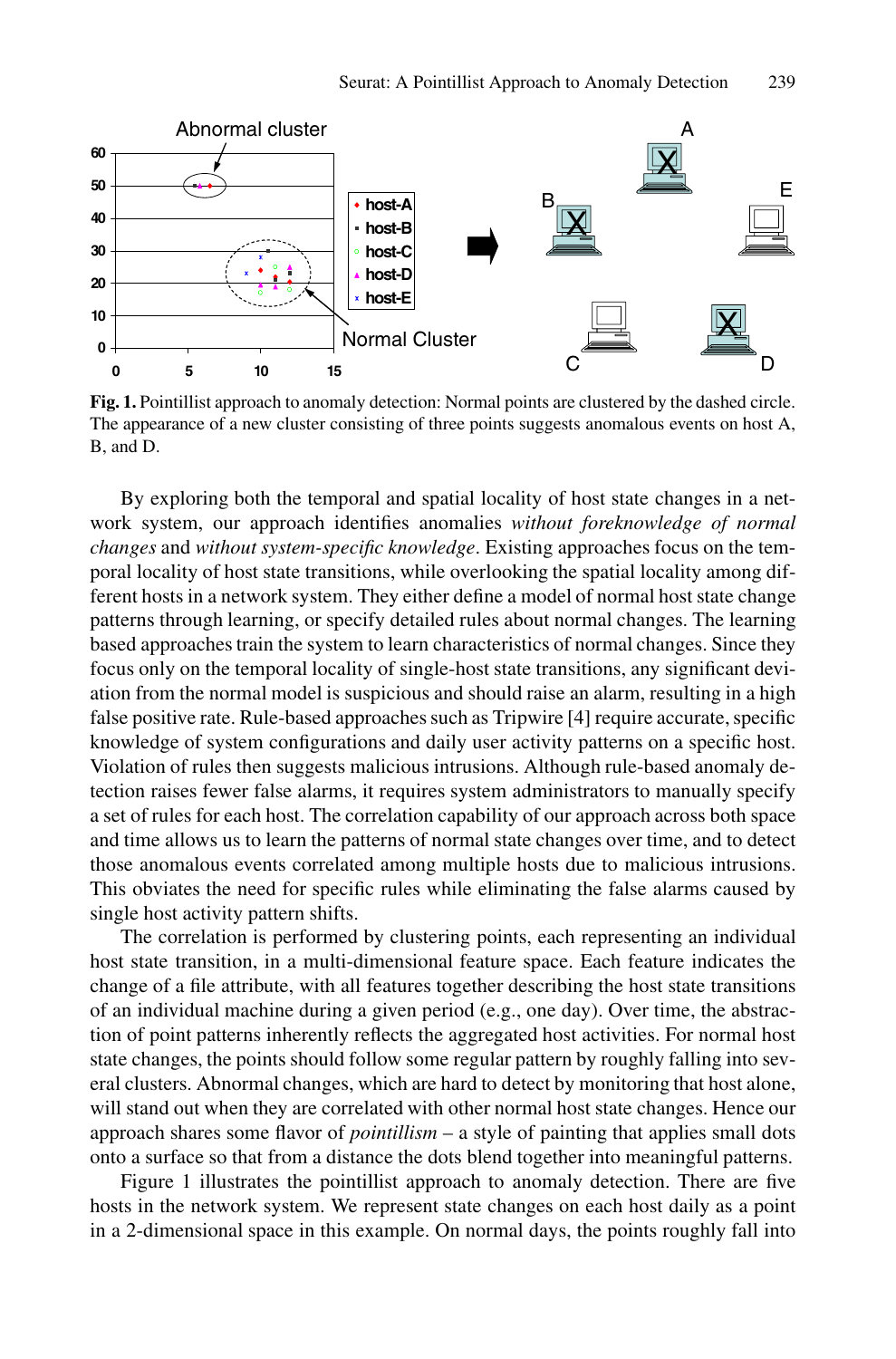the dash-circled region. The appearance of a new cluster consisting of three points (indicated by the solid circle) suggests the incidence of anomaly on host A, B, and D, which may all have been compromised by the same attack. Furthermore, if we know that certain hosts (e.g., host A) are already compromised (possibly detected by other means such as a network based IDS), then we can correlate the state changes of the compromised hosts with the state changes of all other hosts in the network system to detect more infected hosts (e.g., host B and D).

We have implemented a prototype system, called *Seurat*<sup>1</sup>, that uses file system updates to represent host state changes for anomaly detection. Seurat successfully detects the propagation of a manually launched Linux worm on a number of hosts in an isolated cluster. Seurat has a low false alarm rate when evaluated by a real deployment. These alarms are caused by either system re-configurations or network wide experiments. The false negative rate and detection latency, evaluated with simulated attacks, are both low for fast propagating attacks. For slowly propagating attacks, there is a tradeoff between false negative rate and detection latency. For each alarm, Seurat identifies the list of hosts involved and the related files, which we expect will be extremely helpful for system administrators to examine the root cause and dismiss false alarms.

The rest of the paper is organized as follows: Section 2 describes Seurat threat model. Section 3 introduces the algorithm for correlating host state changes across both space and time. Section 4 evaluates our approach. Section 5 discusses the limitations of Seurat and suggests possible improvements. Section 6 presents related work.

## **2 Attack Model**

The goal of Seurat is to automatically identify anomalous events by correlating the state change events of all hosts in a network system. Hence Seurat defines an anomalous event as an unexpected state change close in time across *multiple* hosts in a network system.

We focus on rapidly propagating Internet worms, virus, zombies, or other malicious attacks that compromise multiple hosts in a network system at a time (e.g., one or two days). We have observed that, once fast, automated attacks are launched, most of the vulnerable hosts get compromised due to the rapid propagation of the attack and the scanning preferences of the automated attack tools. According to CERT's analysis [5], the level of automation in attack tools continues to increase, making it faster to search vulnerable hosts and propagate attacks. Recently, the Slammer worm hit 90 percent of vulnerable systems in the Internet within 10 minutes [6]. Worse, the lack of diversity in systems and softwares run by Internet-attached hosts enables massive and fast attacks. Computer clusters tend to be configured with the same operating systems and softwares. In such systems, host state changes due to attacks have strong temporal and spatial locality that can be exploited by Seurat.

Although Seurat is originally designed to detect system changes due to fast propagating attacks, it can be generalized to detect slowly propagating attacks as well. This can be done by varying the time resolution of reporting and correlating the collective host state changes. We will discuss this issue further in Section 5. However, Seurat's

 $1$  Seurat is the 19th century founder of pointillism.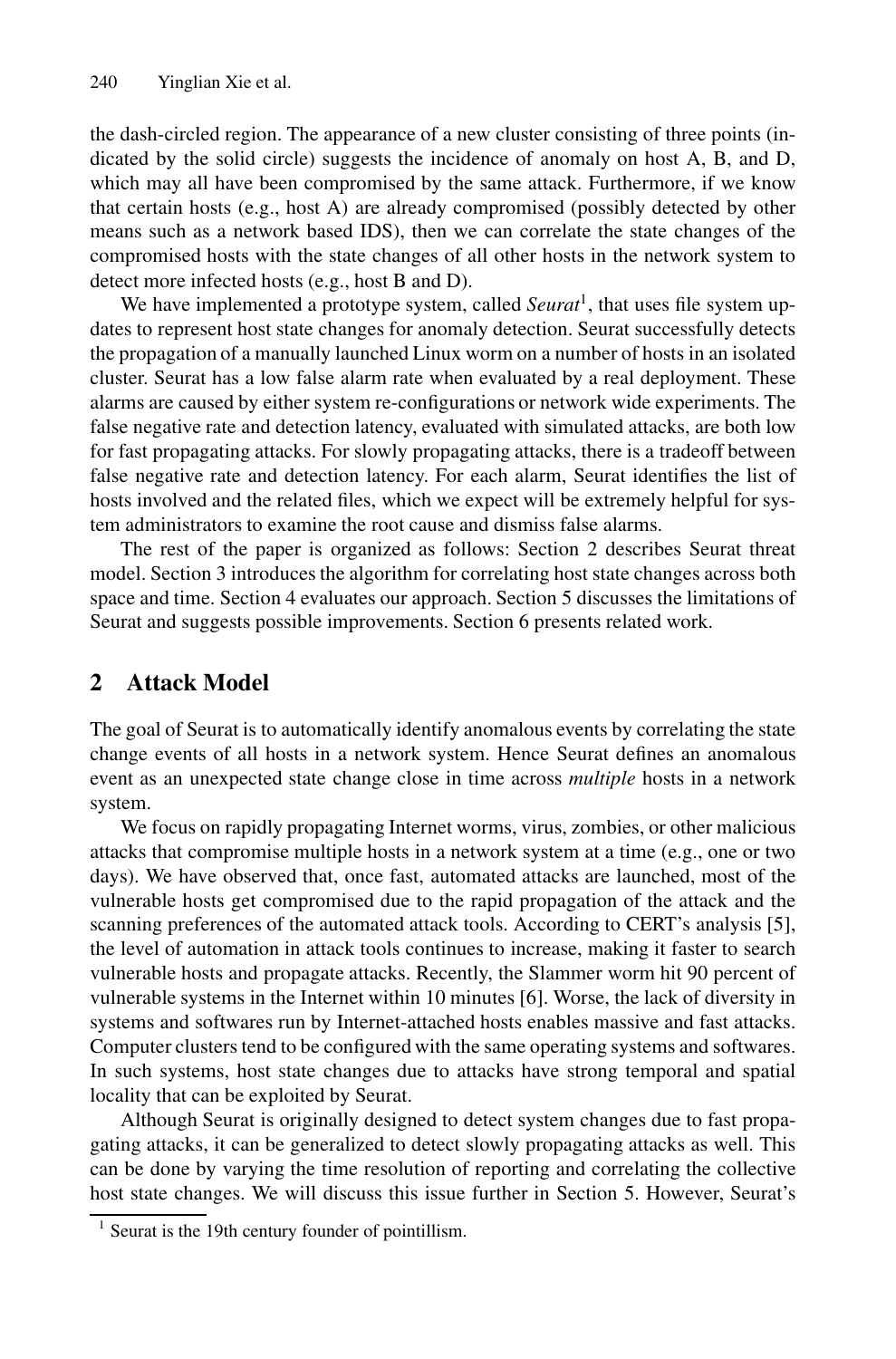global correlation can not detect abnormal state changes that are unique to only a single host in the network system.

Seurat represents host state changes using *file system updates*. Pennington et al. [7] found that 83% of the intrusion tools and network worms they surveyed modify one or more system files. These modifications would be noticed by monitoring file system updates. There are many security tools such as Tripwire [4] and AIDE [8] that rely on monitoring abnormal file system updates for intrusion detection.

We use the file name, including its complete path, to identify a file in the network system. We regard different instances of a file that correspond to a common path name as a same file across different hosts, since we are mostly interested in system files which tend to have canonical path names exploited by malicious attacks. We treat files with different path names on different hosts as different files, even when they are identical in content.

For the detection of anomalies caused by attacks, we have found that this representation of host state changes is effective and useful. However, we may need different approaches for other applications of Seurat such as file sharing detection, or for the detection of more sophisticated future attacks that alter files at arbitrary locations as they propagate. As ongoing work, we are investigating the use of file content digests instead of file names.

#### **3 Correlation-Based Anomaly Detection**

We define a *d*-dimensional feature vector  $H_{ij} = \langle v_1, v_2, \dots, v_d \rangle$  to represent the file system update attributes for host i during time period j. Each  $H_{ij}$  can be plotted as a point in a d-dimensional feature space. Our pointillist approach is based on correlating the feature vectors by clustering. Over time, for normal file updates, the points follow some regular pattern (e.g., roughly fall into several clusters). From time to time, Seurat compares the newly generated points against points from previous time periods. The appearance of a new cluster, consisting only of newly generated points, indicates abnormal file updates and Seurat raises an alarm.

For clustering to work most effectively, we need to find the most relevant features (dimensions) in a feature vector given all the file update attributes collected by Seurat. We have investigated two methods to reduce the feature vector dimensions: (1) *waveletbased selection*, and (2) *principal component analysis* (PCA).

In the rest of this section, we first present how we define the feature vector space and the distances among points. We then describe the methods Seurat uses to reduce feature vector dimensions. Finally, we discuss how Seurat detects abnormal file updates by clustering.

#### **3.1 Feature Vector Space**

Seurat uses binary feature vectors to represent host file updates. Each dimension in the feature vector space corresponds to a unique file (indexed by the full-path file name). As such, the dimension of the space  $d$  is the number of file names present on any machine in the network system. We define the *detection window* to be the period that we are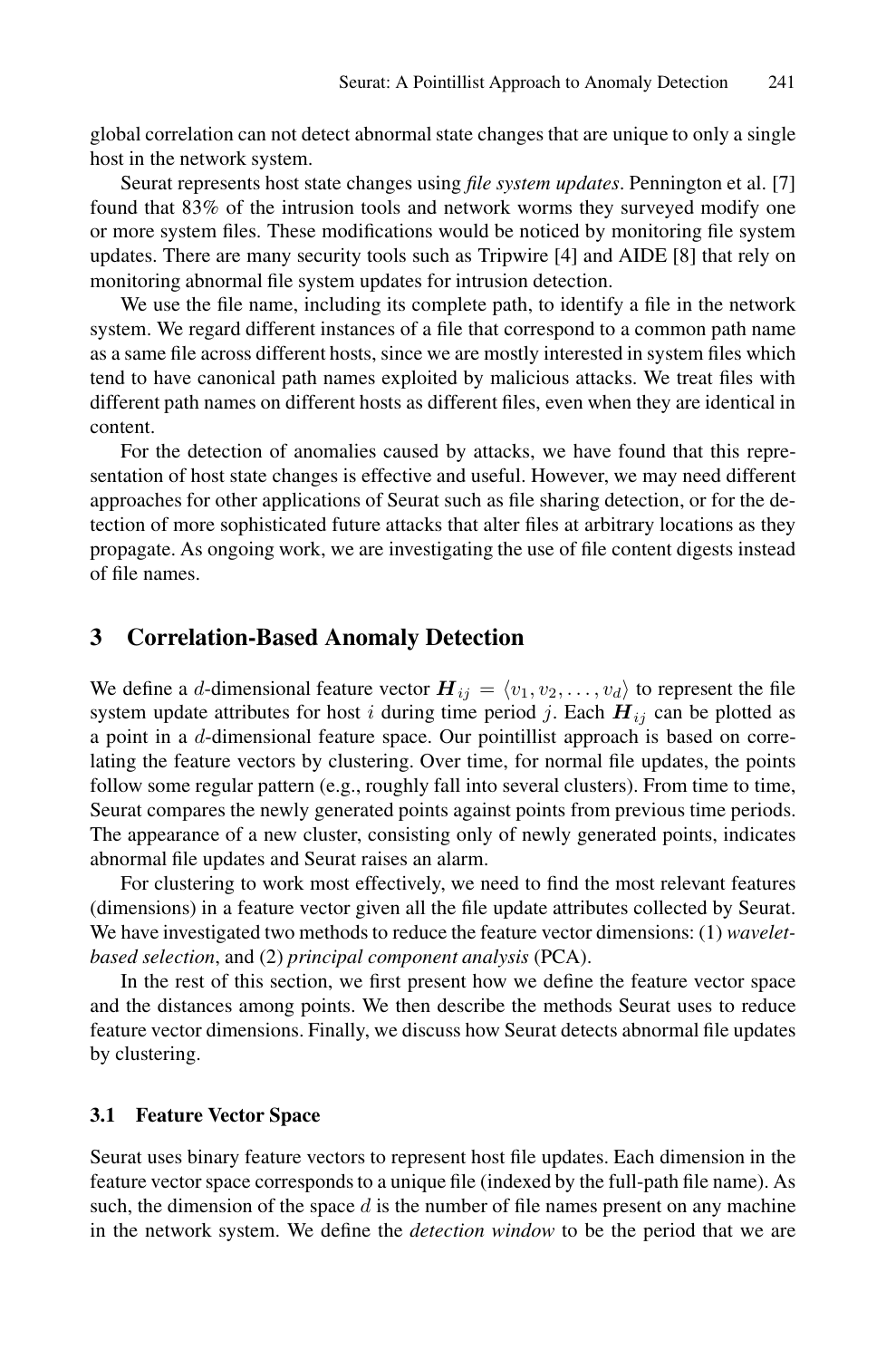interested in finding anomalies. In the current prototype, the detection window is one day. For each vector  $\boldsymbol{H}_{ij} = \langle v_1, v_2, \dots, v_d \rangle$ , we set  $v_k$  to 1 if host *i* has updated (added, modified, or removed) the k-th file on day j, otherwise, we set  $v_k$  to 0.

The vectors generated in the detection window will be correlated with vectors generated on multiple previous days. We treat each feature vector as an independent point in a set. The set can include vectors generated by the same host on multiple days, or vectors generated by multiple hosts on the same day. In the rest of the paper, we use  $V = \langle v_1, v_2, \dots, v_d \rangle$  to denote a feature vector for convenience. Figure 2 shows how we represent the host file updates using feature vectors.

|                                    | $F_1$ $F_2$ $F_3$ $F_4$ $F_5$ |  |  |
|------------------------------------|-------------------------------|--|--|
| $V_1 = H_{11} =$ < 1, 1, 0, 1, 1 > |                               |  |  |
| $V_2 = H_{21} =$ < 1, 1, 1, 0, 0 > |                               |  |  |
| $V_3 = H_{12} =$ < 1, 1, 0, 1, 0 > |                               |  |  |

**Fig. 2.** Representing host file updates as feature vectors:  $F_1$ ,  $F_2$ ,  $F_3$ ,  $F_4$ ,  $F_5$  are five different files (i.e., file names). Accordingly, the feature vector space has 5 dimensions in the example.

The correlation is based on the distances among vectors. Seurat uses a cosine distance metric, which is a common similarity measure between binary vectors [9, 10]. We define the distance  $D(V_1, V_2)$  between two vectors  $V_1$  and  $V_2$  as their angle  $\theta$ computed by the cosine value:

$$
D(\boldsymbol{V}_1, \boldsymbol{V}_2) = \theta = \cos^{-1}\left(\frac{\boldsymbol{V}_1 \cdot \boldsymbol{V}_2}{|\boldsymbol{V}_1||\boldsymbol{V}_2|}\right)
$$

|                           | <b>Comparison Window</b>  |  |  |                         | <b>Detection Window</b> |  |
|---------------------------|---------------------------|--|--|-------------------------|-------------------------|--|
|                           | day j-t $ $ day j-t+1 $ $ |  |  | day j-2 $ $ day j-1 $ $ | day i                   |  |
| <b>Correlation Window</b> |                           |  |  |                         |                         |  |

**Fig. 3.** Detection window, comparison window, and correlation window. The detection window is day *j*. The comparison window is from day  $j - t$  to day  $j - 1$ . The correlation window is from day *j − t* to day *j*.

For each day  $j$  (the detection window), Seurat correlates the newly generated vectors with vectors generated in a number of previous days  $j - 1$ ,  $j - 2$ ,.... We assume that the same abnormal file update events on day  $j$ , if any, have not occurred on those previous days. We define the *comparison window* of day j as the days that we look back for comparison, and the *correlation window* of day j as the inclusive period of day j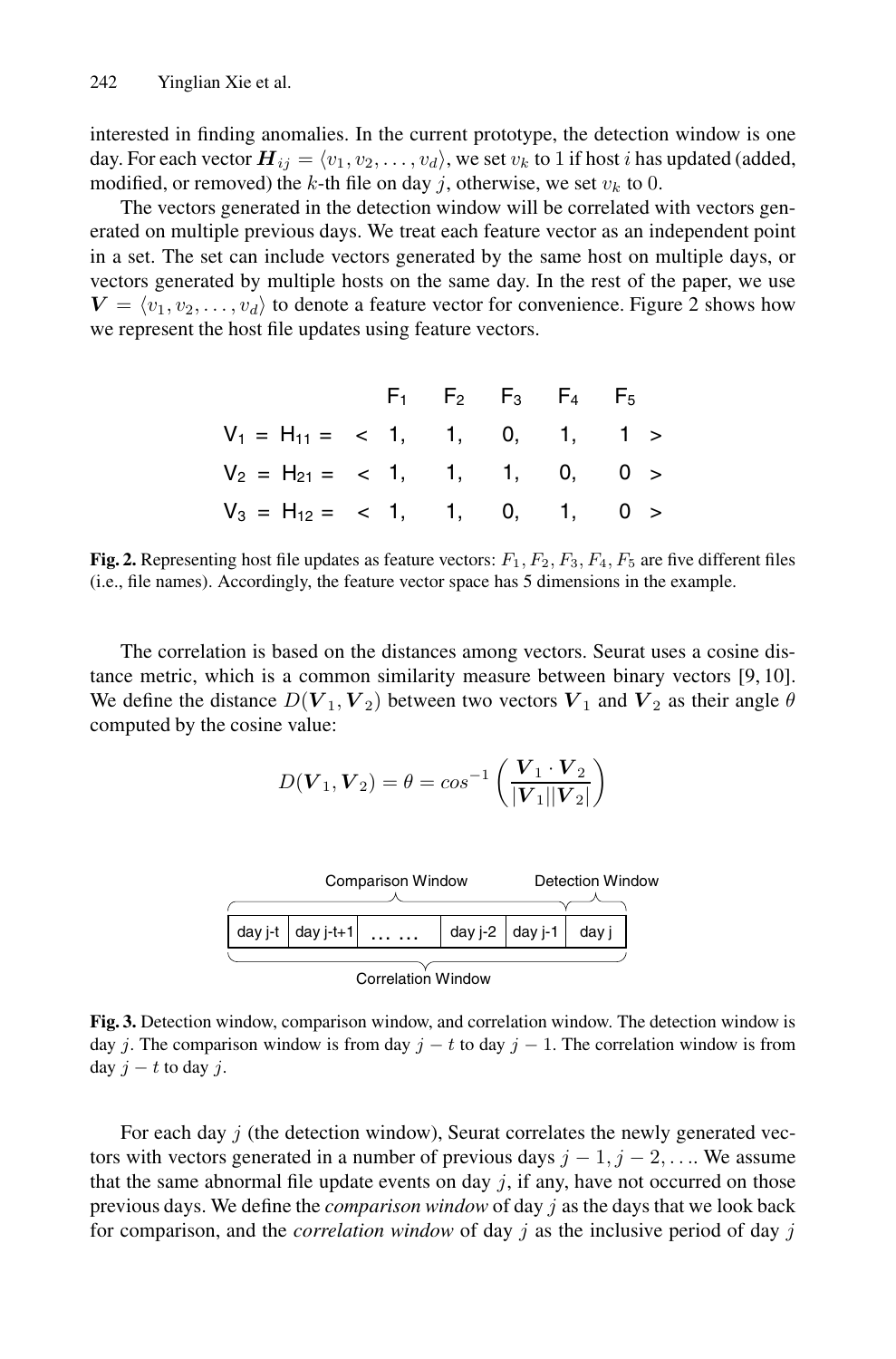and its comparison window. Vectors generated outside the correlation window of day  $j$ are not used to identify abnormal file updates on day  $j$ . Figure 3 illustrates the concepts of detection window, comparison window, and correlation window.

Since each vector generated during the comparison window serves as an example of normal file updates to compare against in the clustering process, we explore the temporal locality of normal update events by choosing an appropriate comparison window for each day. The comparison window size is a configurable parameter of Seurat. It reflects how far we look back into history to implicitly define the model of normal file updates. For example, some files such as /var/spool/anacron/cron.weekly on Linux platforms are updated weekly. In order to regard such weekly updates as normal updates, administrators have to choose a comparison window size larger than a week. Similarly, the size of the detection window reflects the degree of temporal locality of abnormal update events.

Since Seurat correlates file updates across multiple hosts, we are interested in only those files that have been updated by at least two different hosts. Files that have been updated by only one single host in the network system throughout the correlation window are more likely to be user files. As such, we do not select them as relevant dimensions to define the feature vector space.

#### **3.2 Feature Selection**

Most file updates are irrelevant to anomalous events even after we filter out the file updates reported by a single host. Those files become noise dimensions when we correlate the vectors (points) to identify abnormal updates, and increase the complexity of the correlation process. We need more selective ways to choose relevant files and reduce feature vector dimensions. Seurat uses a wavelet-based selection method and principal component analysis (PCA) for this purpose.

**Wavelet-Based Selection.** The wavelet-based selection method regards each individual file update status as a discrete time series signal  $S$ . Given a file  $i$ , the value of the signal



**Fig. 4.** Representing file update status with wavelet transformation: The original signal is *S*, which can be decomposed into a low frequency signal *cA* reflecting the long term update trend, and a high frequency signal *cD* reflecting the daily variations from the long-term trend.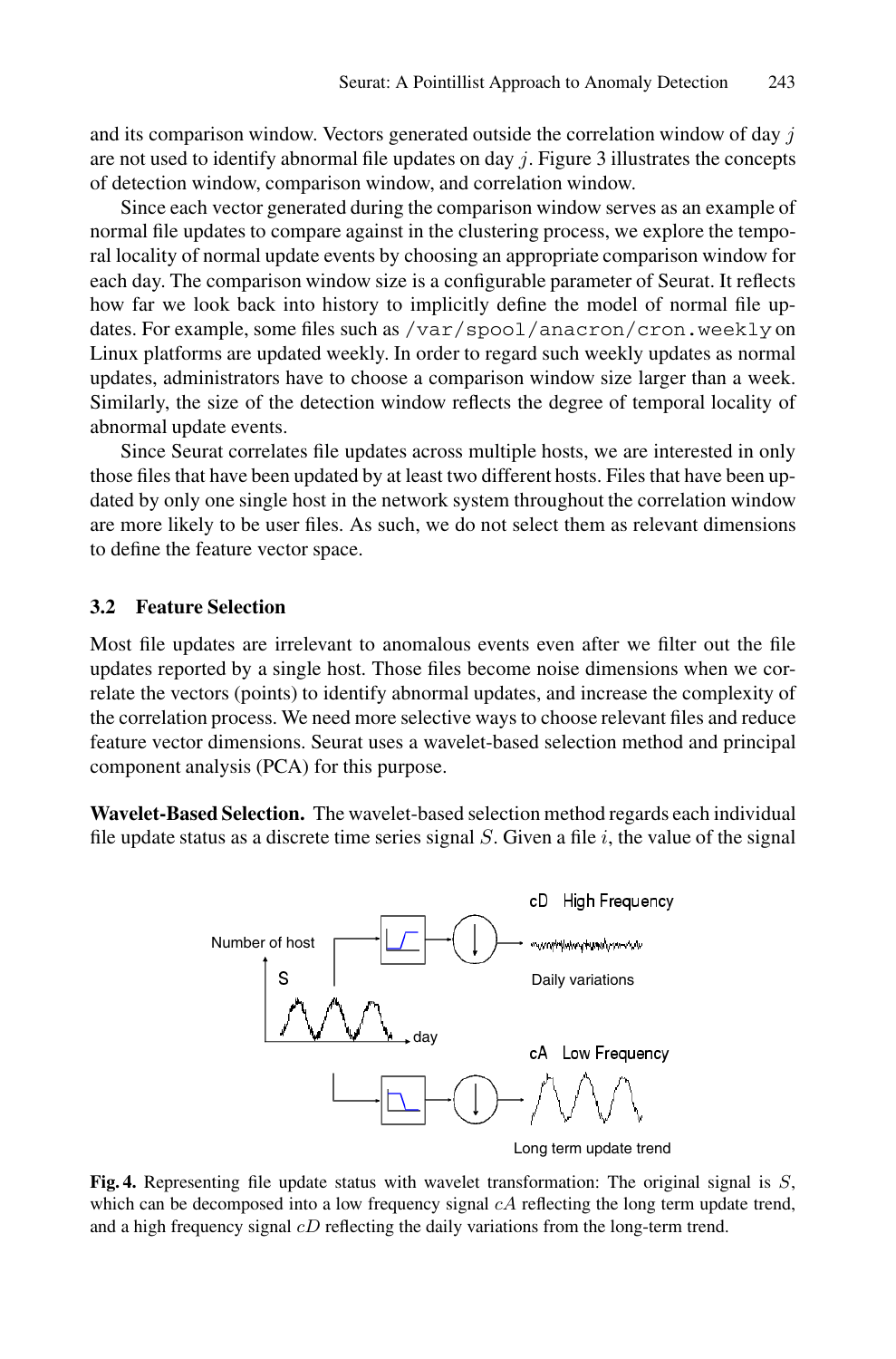on day *n*, denoted by  $S_i(n)$ , is defined as the total number of hosts that update file *i* on day n in the network system. Each such signal  $S_i$  can be decomposed into a low frequency signal  $cA_i$  reflecting the long term update trend, and a high frequency signal  $cD_i$  reflecting the day-to-day variation from the long term trend. (see Figure 4). If the high frequency signal  $cD_i$  shows a spike on a certain day, we know that a significantly larger number of hosts updated file  $i$  than on a normal day. We then select file  $i$  as a relevant feature dimension in defining the feature vector space.

Seurat detects signal spikes using the residual signal of the long-term trend. The same technique has been used to detect disease outbreaks[11]. To detect anomalies on day  $j$ , the algorithm takes as input the list of files that have been updated by at least two different hosts in the correlation window of day  $j$ . Then, from these files the algorithm selects a subset that will be used to define the feature vector space.



**Fig. 5.** Wavelet-based feature selection.



**Fig. 6.** Wavelet transformation of file update status: (a) The original signal of the file update status (b) The residual signal after wavelet transformation.

Figure 5 shows the steps to select features by wavelet-based method. Given a fixed correlation window of day  $j$ , the algorithm starts with constructing a time series signal  $S_i$  for each file i, and decomposes  $S_i$  into  $cA_i$  and  $cD_i$  using a single-level wavelet transformation as described. Then we compute the residual signal value  $R_i(j)$  of day j by subtracting the trend value  $cA_i(j - 1)$  of day  $j - 1$  from the original signal value  $S_i(j)$  of day j. If  $R_i(j)$  exceeds a pre-set threshold  $\alpha$ , then the actual number of hosts who have updated file i on day j is significantly larger than the prediction  $cA_i(j - 1)$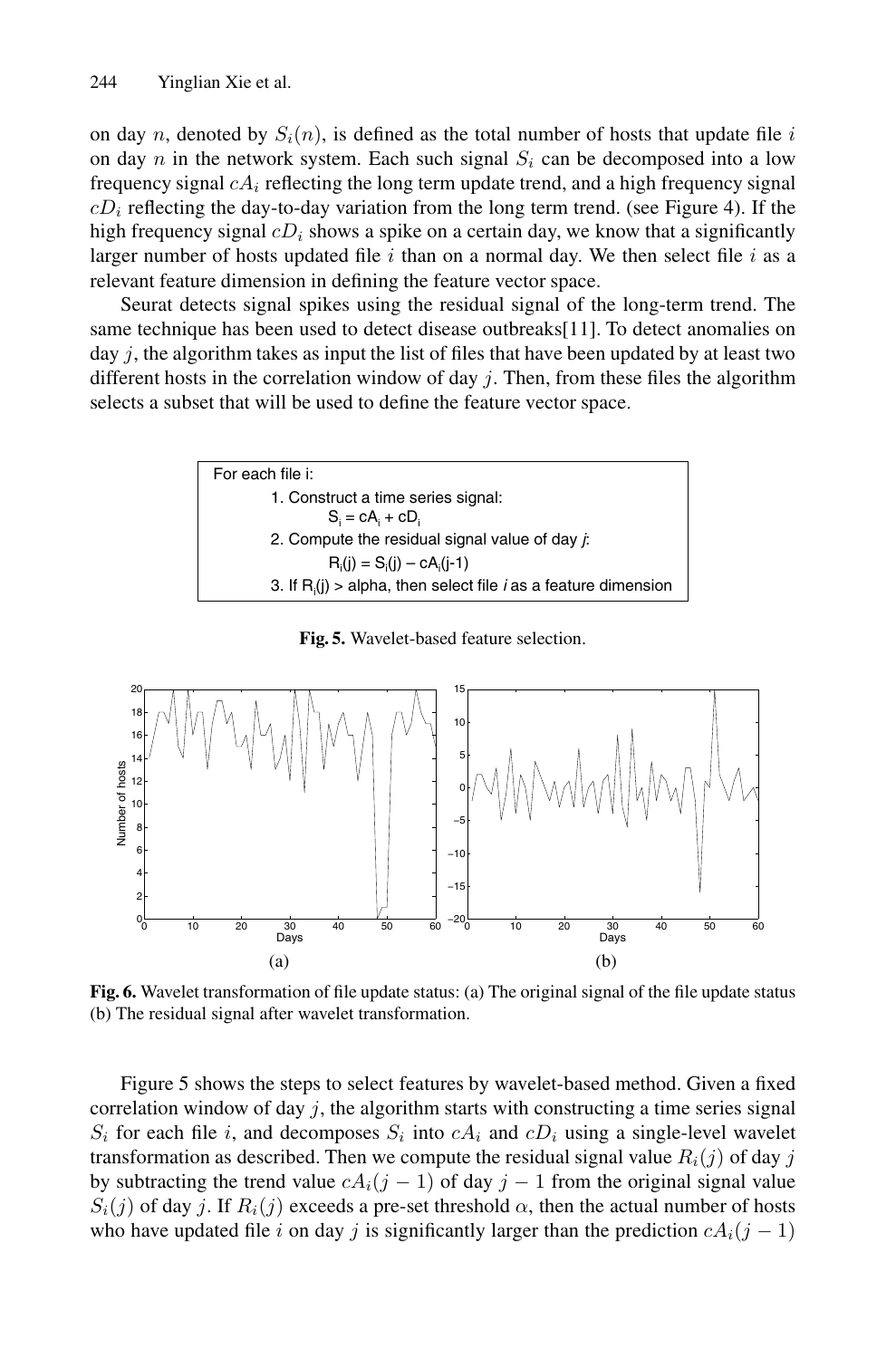based on the long term trend. Therefore, Seurat selects file  $i$  as an interesting feature dimension for anomaly detection on day  $j$ . As an example, Figure 6 shows the original signal and the residual signal of a file using a 32-day correlation window in a 22-host teaching cluster. Note the threshold value  $\alpha$  of each file is a parameter selected based on the statistical distribution of historical residual values.

**PCA-Based Dimension Reduction.** PCA is a statistical method to reduce data dimensionality without much loss of information [12]. Given a set of  $d$ -dimensional data points, PCA finds a set of d' orthogonal vectors, called *principal components*, that account for the variance of the input data as much as possible. Dimensionality reduction is achieved by projecting the original  $d$ -dimensional data onto the subspace spanned by these  $d'$  orthogonal vectors. Most of the intrinsic information of the  $d$ -dimensional data is preserved in the  $d'$ -dimensional subspace.

We note that the updates of different files are usually correlated. For example, when a software package is updated on a host, many of the related files will be modified together. Thus we can perform PCA to identify the correlation of file updates.

Given a *d*-dimensional feature space  $\mathcal{Z}_2^d$ , and a list of m feature vectors  $V_1, V_2, \ldots$  $V_m \in \mathcal{Z}_2^d$ , we perform the following steps using PCA to obtain a new list of feature vectors  $\overrightarrow{V_1}, V_2', \ldots, V_m' \in \mathcal{Z}_2^{d'}(d' < d)$  with reduced number of dimensions:

1. Standardize each feature vector  $V_k = \langle v_{1k}, v_{2k}, \ldots, v_{dk} \rangle$  ( $1 \leq k \leq m$ ) by subtracting each of its elements  $v_{ik}$  by the mean value of the corresponding dimension  $u_i(1 \leq i \leq d)$ . We use  $\overline{V}_k = \langle \overline{v}_{1k}, \overline{v}_{2k}, \ldots, \overline{v}_{nk} \rangle \in \mathcal{Z}_2^d$  to denote the standardized vector for the original feature vector  $V_k$ . Then,

$$
\overline{v}_{ik} = v_{ik} - u_i \quad \text{(where } u_i = \frac{\sum_{j=1}^{m} v_{ij}}{m}, \ 1 \le i \le d)
$$

- 2. Use the standardized feature vectors  $\overline{V}_1, \overline{V}_2, \ldots, \overline{V}_m$  as input data to PCA in order to identify a set of principal components that are orthogonal vectors defining a set of transformed dimensions of the original feature space  $\mathcal{Z}_2^d$ . Select the first d' principal components that count for most of the input data variances (e.g., 90% of data variances) to define a subspace  $\mathcal{Z}_2^{d'}$ .
- 3. Project each standardized feature vector  $\overline{V}_k \in \mathcal{Z}_2^d$  onto the PCA selected subspace  $\mathcal{Z}_2^{d'}$  to obtain the corresponding reduced dimension vector  $V'_k \in \mathcal{Z}_2^{d'}$ .

Note that PCA is complementary to wavelet-based selection. Once we fix the correlation window of a particular day, we first pick a set of files to define the feature vector space by wavelet-based selection. We then perform PCA to reduce the data dimensionality further.

#### **3.3 Anomaly Detection by Clustering**

Once we obtain a list of transformed feature vectors using feature selection, we cluster the vectors based on the distance between every pair of them.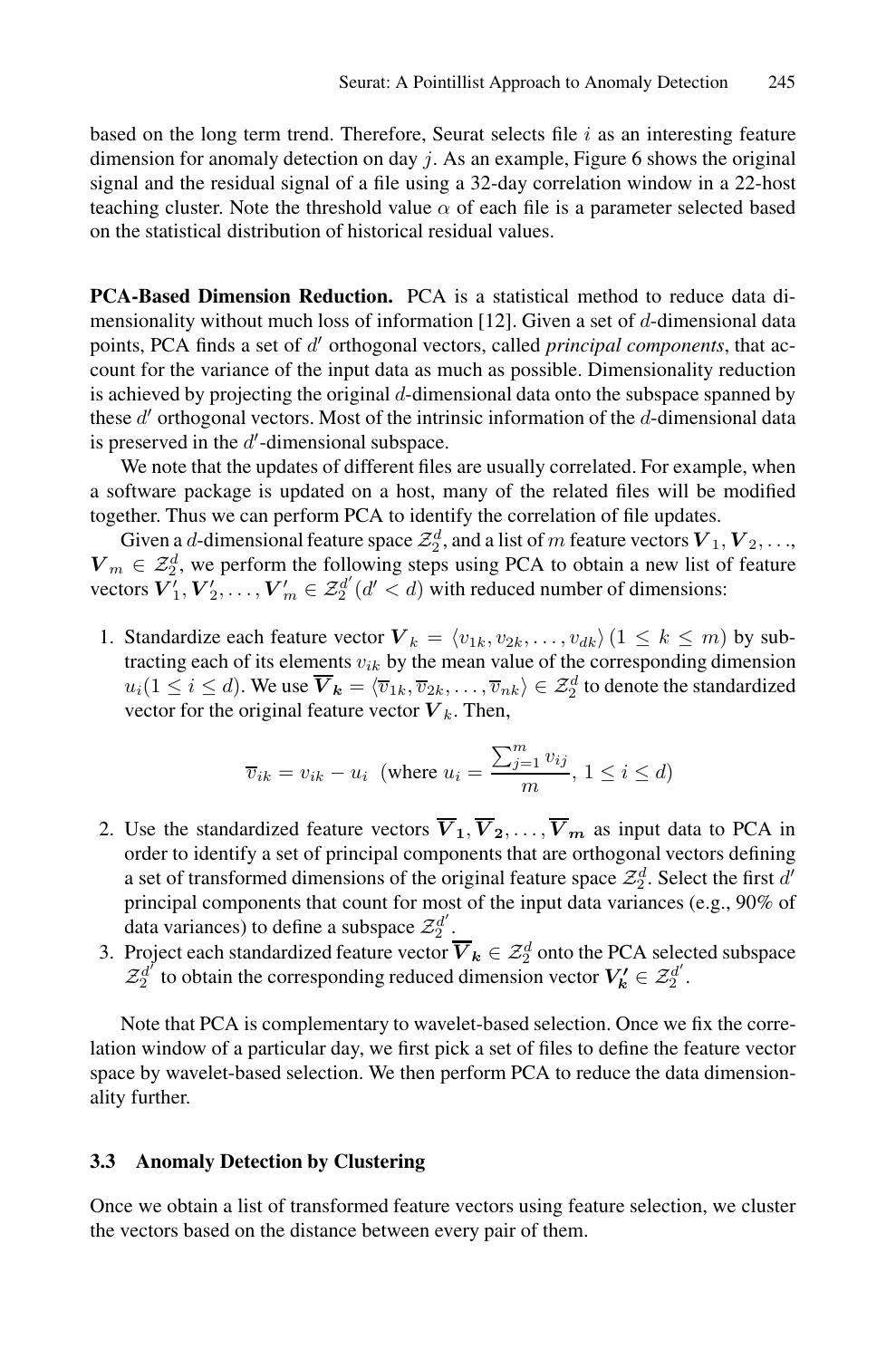We call the cluster a *new cluster* if it consists of multiple vectors only from the detection window. The appearance of a new cluster indicates possibly abnormal file updates occurred during the detection window and should raise an alarm.

There are many existing algorithms for clustering, for example, K-means [13, 14] or Single Linkage Hierarchical Clustering [10]. Seurat uses a simple iterative algorithm, which is a common method for K-means initialization, to cluster vectors without prior knowledge of the number of clusters [15]. The algorithm assumes each cluster has a hub. A vector belongs to the cluster whose hub is closest to that vector compared with the distances from other hubs to that vector. The algorithm starts with one cluster whose hub is randomly chosen. Then, it iteratively selects a vector that has the largest distance to its own hub as a new hub, and re-clusters all the vectors based on their distances to all the selected hubs. This process continues until there is no vector whose distance to its hub is larger than the half of the average hub-hub distance.

We choose this simple iterative algorithm because it runs much faster, and works equally well as the Single Linkage Hierarchical algorithm in our experiments. The reason that even the simple clustering algorithm works well is that the ratio of inter-cluster distance to intra-cluster distance significantly increases after feature selection. Since the current clustering algorithm is sensitive to outliers, we plan to explore other clustering algorithms such as K-means.

Once we detect a new cluster and generate an alarm, we examine further to identify the involved hosts and the files from which the cluster resulted. The suspicious hosts are just the ones whose file updates correspond to the feature vectors in the new cluster. To determine which files possibly cause the alarm, we only focus on the files picked by the wavelet-based selection to define the feature vector space. For each of those files, if it is updated by all the hosts in the new cluster during the detection window, but has not been updated by any host during the corresponding comparison window, Seurat outputs this file as a candidate file. Similarly, Seurat also reports the set of files that have been updated during the comparison window, but are not updated by any host in the new cluster during the detection window.

Based on the suspicious hosts and the selected files for explaining root causes, system administrators can decide whether the updates are known administrative updates that should be suppressed, or some abnormal events that should be further investigated. If the updates are caused by malicious attacks, administrators can take remedial counter measures for the new cluster. Furthermore, additional compromised hosts can be identified by checking if the new cluster expands later and if other hosts have updated the same set of candidate files.

### **4 Experiments**

We have developed a multi-platform (Linux and Windows) prototype of Seurat that consists of a lightweight data collection tool and a correlation module. The data collection tool scans the file system of the host where it is running and generates a daily summary of file update attributes. Seurat harvests the summary reports from multiple hosts in a network system and the correlation module uses the reports for anomaly detection.

We have installed the Seurat data collection tool on a number of campus office machines and a teaching cluster that are used by students daily. By default, the tool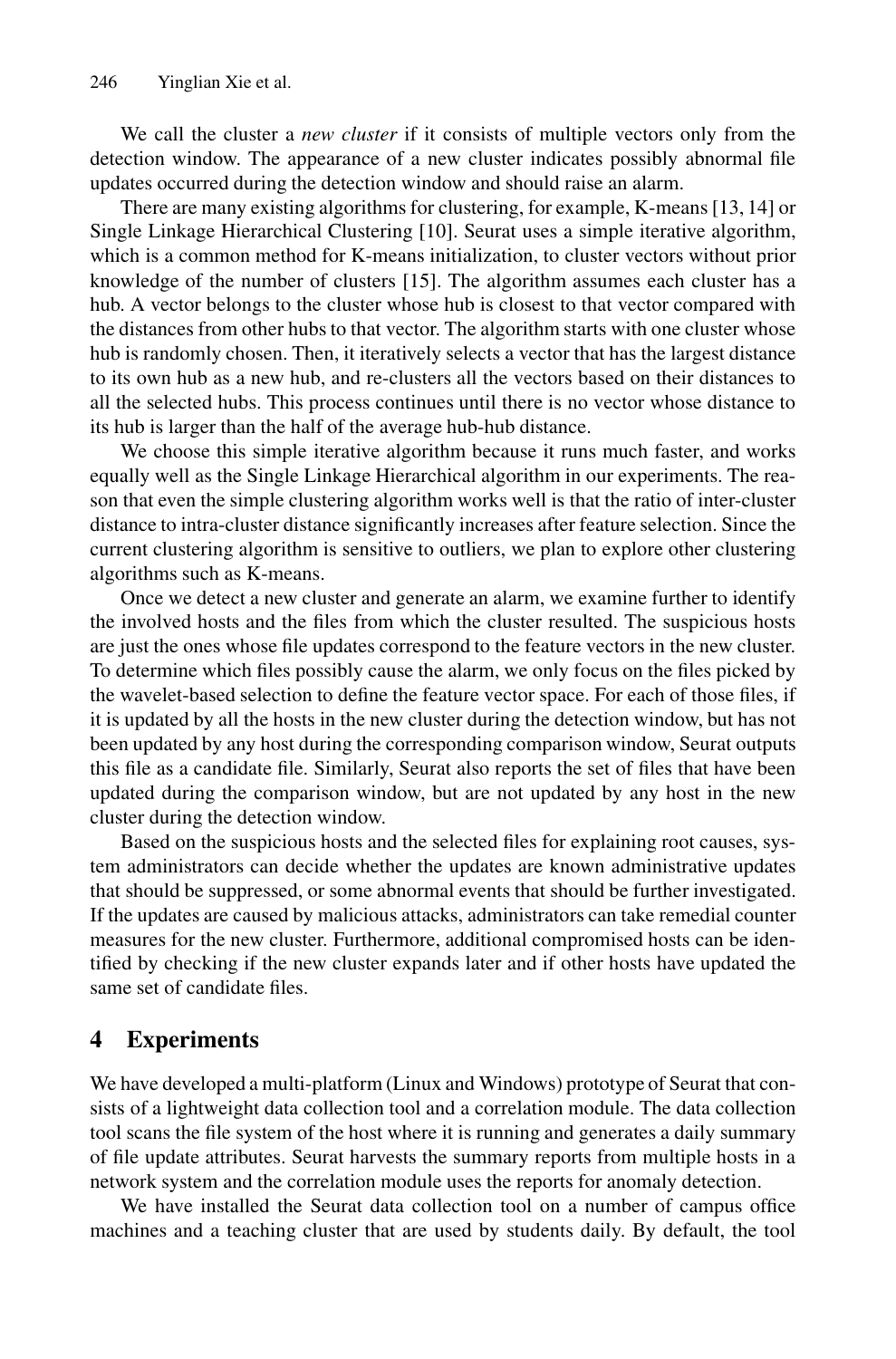scans the attributes of all system files on a host. For privacy reasons, personal files under user home directories are not scanned. The attributes of a file include the file name, type, device number, permissions, size, inode number, important timestamps, and a 16-byte MD5 checksum of file content. The current system uses only a binary bit to represent each file update, but the next version may exploit other attributes reported by the data collection tool. Each day, each host compares the newly scanned disk snapshot against that from the previous day and generates a file update summary report. In the current prototype, all the reports are uploaded daily to a centralized server where system administrators can monitor and correlate the file updates using the correlation module.

In this section, we study the effectiveness of Seurat's pointillist approach for detecting aggregated anomalous events. We use the daily file update reports from our real deployment to study the false positive rate and the corresponding causes in Section 4.1. We evaluate the false negative rate with simulated attacks in Section 4.2. In order to verify the effectiveness of our approach on real malicious attacks, we launched a real Linux worm into an isolated cluster and report the results in Section 4.3.

#### **4.1 False Positives**

The best way to study the effectiveness of our approach is to test it with real data. We have deployed Seurat on a teaching cluster of 22 hosts and have been collecting the daily file update reports since Nov 2003. The teaching cluster is mostly used by students for their programming assignments. They are also occasionally used by a few graduate students for running network experiments.

For this experiment, we use the file update reports from Dec 1, 2003 until Feb 29, 2004 to evaluate the false positive rate. During this period, there are a few days when a couple of hosts failed to generate or upload reports due to system failure or reconfigurations. For those small number of missing reports, we simply ignore them because they do not affect the aggregated file update patterns.

We set the correlation window to 32 days in order to accommodate monthly file update patterns. That is, we correlate the update pattern from day 1 to day 32 to identify abnormal events on day 32, and correlate the update pattern from day 2 to day 33 to detect anomalies on day 33, etc. Thus, our detection starts from Jan 1, 2004, since we do not have 32-day correlation windows for the days in Dec 2003.

**Dimension Reduction.** Once we fixed the correlation window of a particular day, we identify relevant files using wavelet-based selection with a constant threshold  $\alpha = 2$  to define the feature vector space for simplicity. We then perform PCA to reduce the data dimensionality further by picking the first several principal components that account for 98% of the input data variances.

Throughout the entire period of 91 days, 772 files with unique file names were updated by at least two different hosts. Figure 7 (a) shows the number of hosts that updated each file during the data collection period. We observe that only a small number files (e.g.,/var/adm/syslog/mail.log) are updated regularly by all of the hosts, while most other files (e.g., /var/run/named.pid) are updated irregularly, depending on the system usage or the applications running.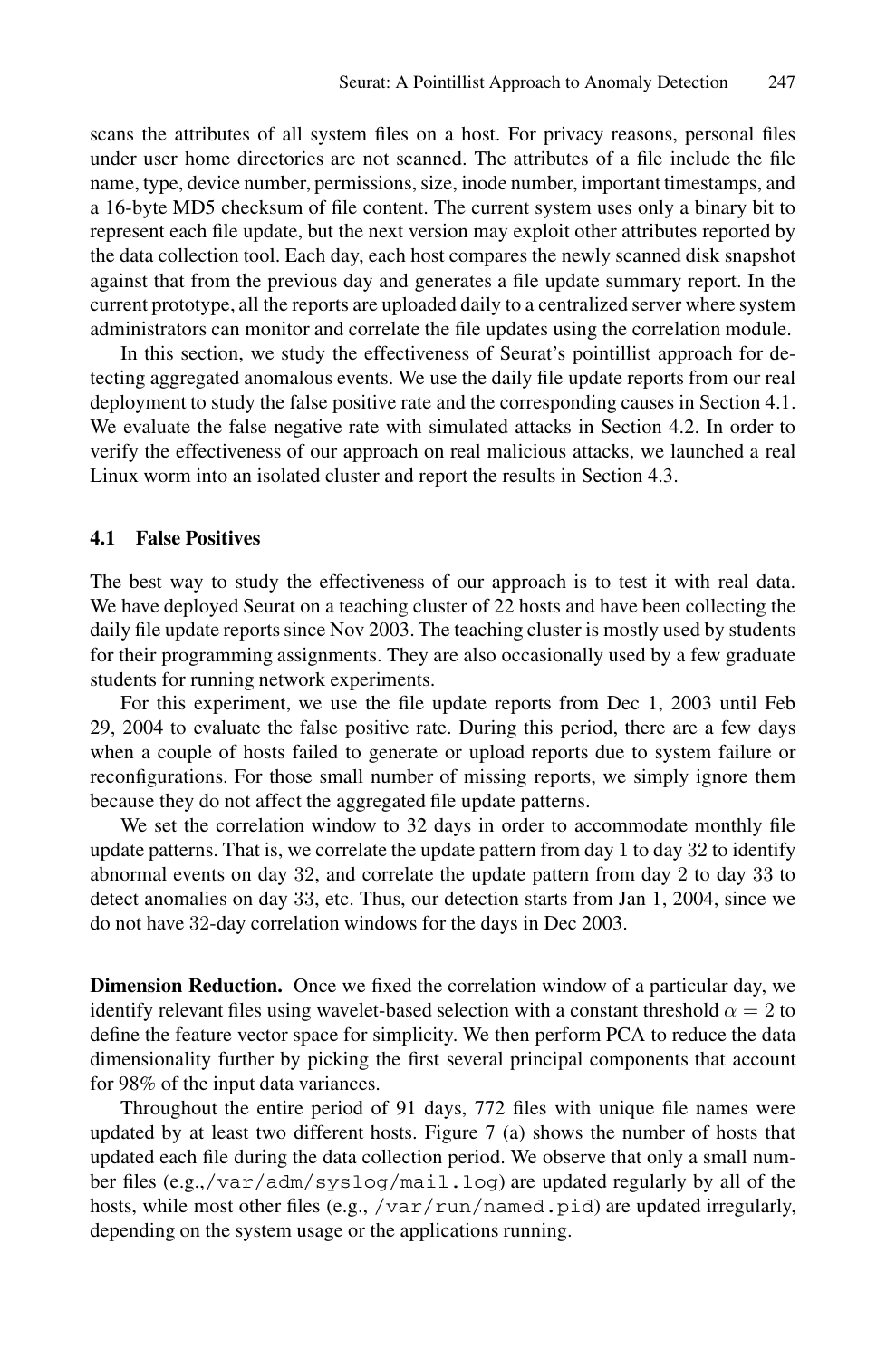

**Fig. 7.** Feature selection and dimension reduction: (a) File update patterns. Files are sorted by the cumulative number of hosts that have updated them throughout the 91 days. The darker the color is, the more hosts updated the corresponding file. (b) The number of feature vector dimensions after wavelet-based selection and PCA consecutively.

Figure 7 (b) shows the results of feature selection. There were, on average, 140 files updated by at least two different hosts during each correlation window. After waveletbased selection, the average number of feature dimensions is 17. PCA further reduces the vector space dimension to below 10.

**False Alarms.** After dimension reduction, we perform clustering of feature vectors and identify new clusters for each day. Figure 8 illustrates the clustering results of 6 consecutive days from Jan 19, 2004 to Jan 24, 2004. There are two new clusters identified on Jan 21 and Jan 23, which involve 9 hosts and 6 hosts, respectively. Since Seurat outputs a list of suspicious files as the cause of each alarm, system administrators can tell if the new clusters are caused by malicious intrusions.

Based on the list of files output by Seurat, we can figure out that the new clusters on Jan 21 and Jan 23 reflect large scale file updates due to a system reconfiguration at the beginning of the spring semester. For both days, Seurat accurately pinpoints the exact hosts that are involved. The reconfiguration started from Jan 21, when a large number of binaries, header files, and library files were modified on 9 out of the 22 hosts. Since the events are known to system administrators, we treat the identified vectors as normal for future anomaly detection. Thus, no alarm is triggered on Jan 22, when the same set of library files were modified on 12 other hosts. On Jan 23, the reconfiguration continued to remove a set of printer files on 6 out of the 22 hosts. Again, administrators can mark this event as normal and we spot no new cluster on Jan 24, when 14 other hosts underwent the same set of file updates.

In total, Seurat raises alarms on 9 out of the 60 days under detection, among which 6 were due to system reconfigurations. Since the system administrators are aware of such events in advance, they can simply suppress these alarms. The 3 other alarms are generated on 3 consecutive days when a graduate student performed a network experiment that involved simultaneous file updates at multiple hosts. Such events are normal but rare, and should alert the system administrators.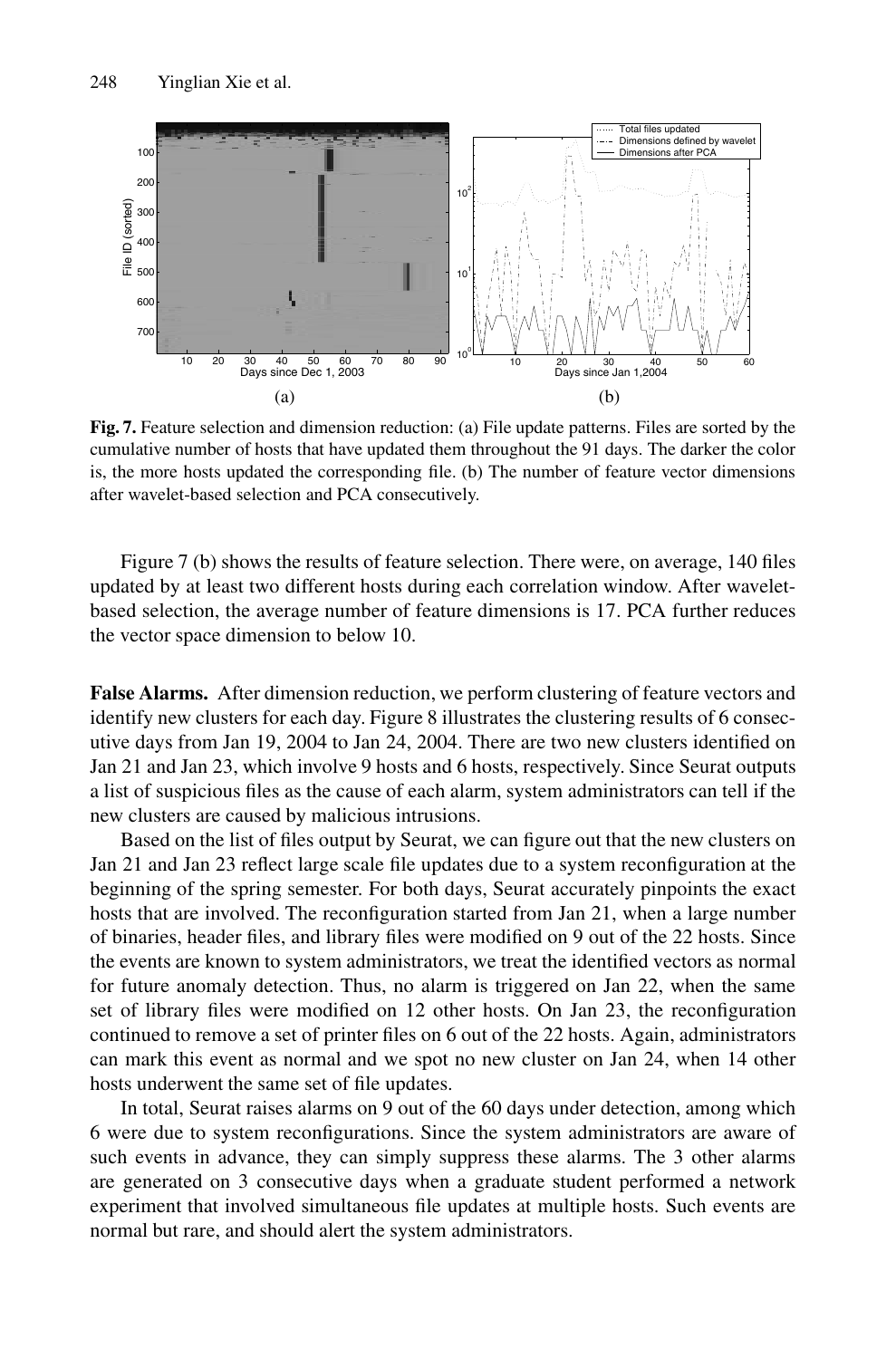

**Fig. 8.** Clustering feature vectors for anomaly detection: Each circle represents a cluster. The number at the center of the figure shows the total number of clusters. The radius of a circle corresponds to the number of points in the cluster, which is also indicated beside the circle. The squared dots correspond to the new points generated on the day under detection. New clusters are identified by a thicker circle.

#### **4.2 False Negatives**

The primary goal of this experiment is to study the false negative rate and detection latency of Seurat as the stealthiness of the attack changes. We use simulated attacks by manually updating files on the selected host reports, as if they were infected.

We first examine the detection rate of Seurat by varying the degree of attack aggressiveness. We model the attack propagation speed as the number of hosts infected on each day (the detection window), and model the attack stealthiness on a local host as the number of new files installed by this attack. Our simulation runs on the same teaching cluster that we described in Section 4.1. Since the aggregated file update patterns are different for each day, we randomly pick ten days in Feb 2004, when there was no intrusion. On each selected day, we simulate attacks by manually inserting artificial new files into a number of host reports on only that day, and use the modified reports as input for detection algorithm. We then remove those modified entries, and repeat the experiments with another day. The detection rate is calculated as the number of days that Seurat spots new clusters over the total ten days.

Figure 9 shows the detection rate of Seurat by varying the number of files inserted on each host and the number of hosts infected. On one hand, the detection rate monotonically increases as we increase the number of files inserted on each host by an attack. Since the inserted files do not exist before, each of them will be selected as a feature dimension by the wavelet-based selection, leading to larger distances between the points of infected host state changes and the points of normal host state changes. Therefore,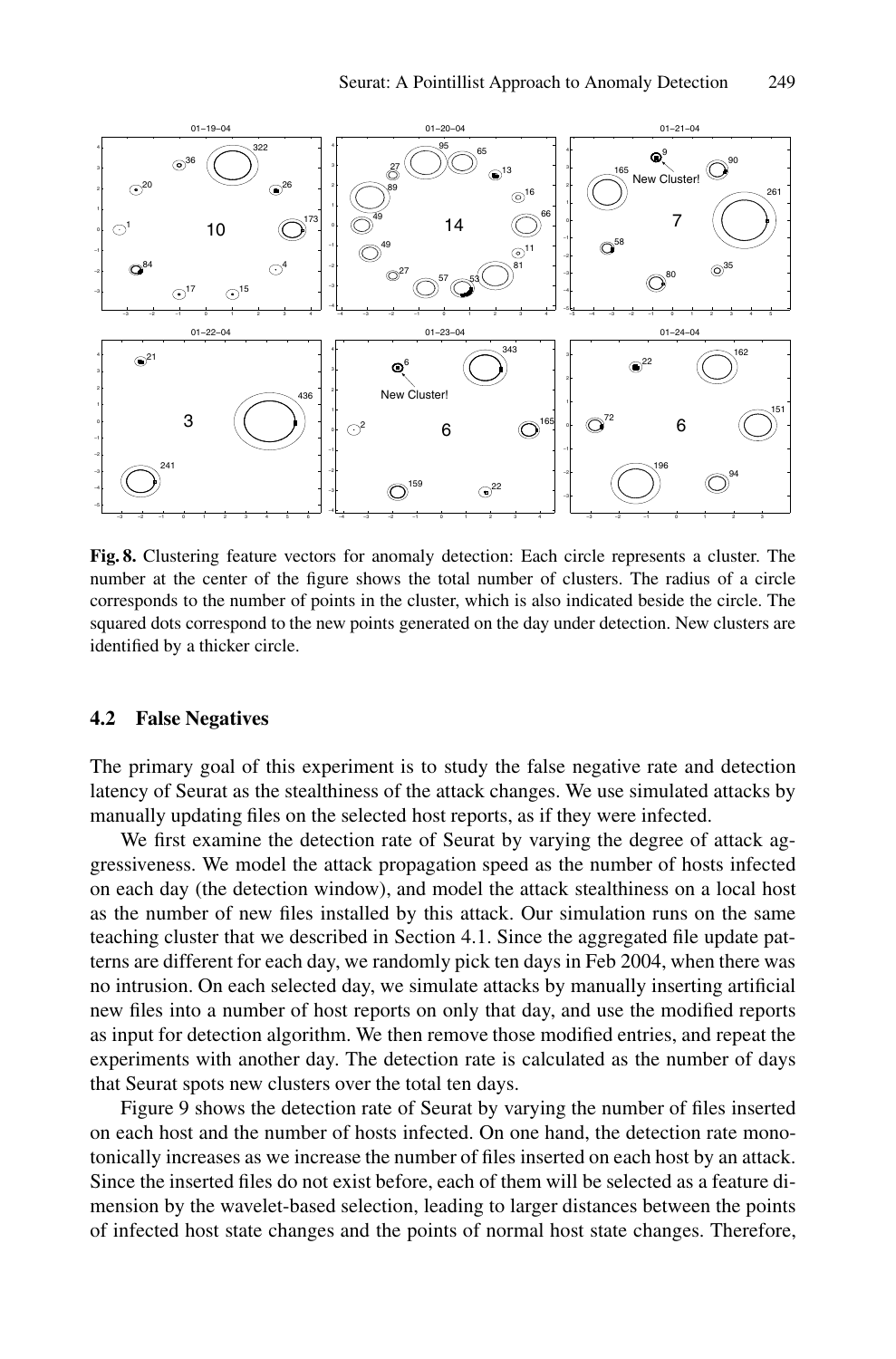

**Fig. 9.** Detection rate: We vary the number of hosts infected and the number of files inserted on each host by the simulated attacks.

the more new files are injected by an attack, the higher the detection rate gets. On the other hand, as we increase the number of infected hosts, the number of points for abnormal host state changes becomes large enough to create an independent new cluster. Thus, rapidly propagating attacks are more likely to be caught. Accordingly, detecting a slowly propagating attack requires a larger detection window, hence longer detection latency, in order to accumulate enough infected hosts. We revisit this issue in Section 5.

We further evaluate the detection rate of Seurat on six Linux worms with simulated attacks. To do so, we compile a subset of files modified by each worm based on the descriptions from public Web sites such as Symantec [16] and F-Secure information center [17]. We then manually modify the described files in a number of selected host reports to simulate the corresponding worm attacks. Again, for each worm, we vary the number of infected hosts, and run our experiments on the teaching cluster with ten randomly selected days.

| Worms                   |    |         |      | Adore Ramen-A Ramen-B Slapper-A Slapper-B Kork |      |         |
|-------------------------|----|---------|------|------------------------------------------------|------|---------|
| Files modified          | 10 |         | 12   |                                                |      |         |
| 2 infected hosts $80\%$ |    | 80%     | 90%  | 30%                                            | 40%  | 30%     |
| 4 infected hosts 100%   |    | 100%    | 90%  | 70%                                            | 80%  | 70%     |
| 8 infected hosts 100%   |    | $100\%$ | 100% | 100%                                           | 100% | $100\%$ |

**Fig. 10.** Detection rate of emulated worms: We vary the number of hosts compromised by the attacks.

Table 10 shows the number of files modified by each worm and the detection rate of Seurat. In general, the more files modified by a worm, the more likely the worm will be detected. But the position of a file in the file system directory tree also matters. For example, both Slapper-B worm and Kork worm insert 4 new files into a compromised host. However, Kork worm additionally modifies /etc/passwd to create accounts with root privileges. Because there are many hosts that have updated  $/etc/passwd$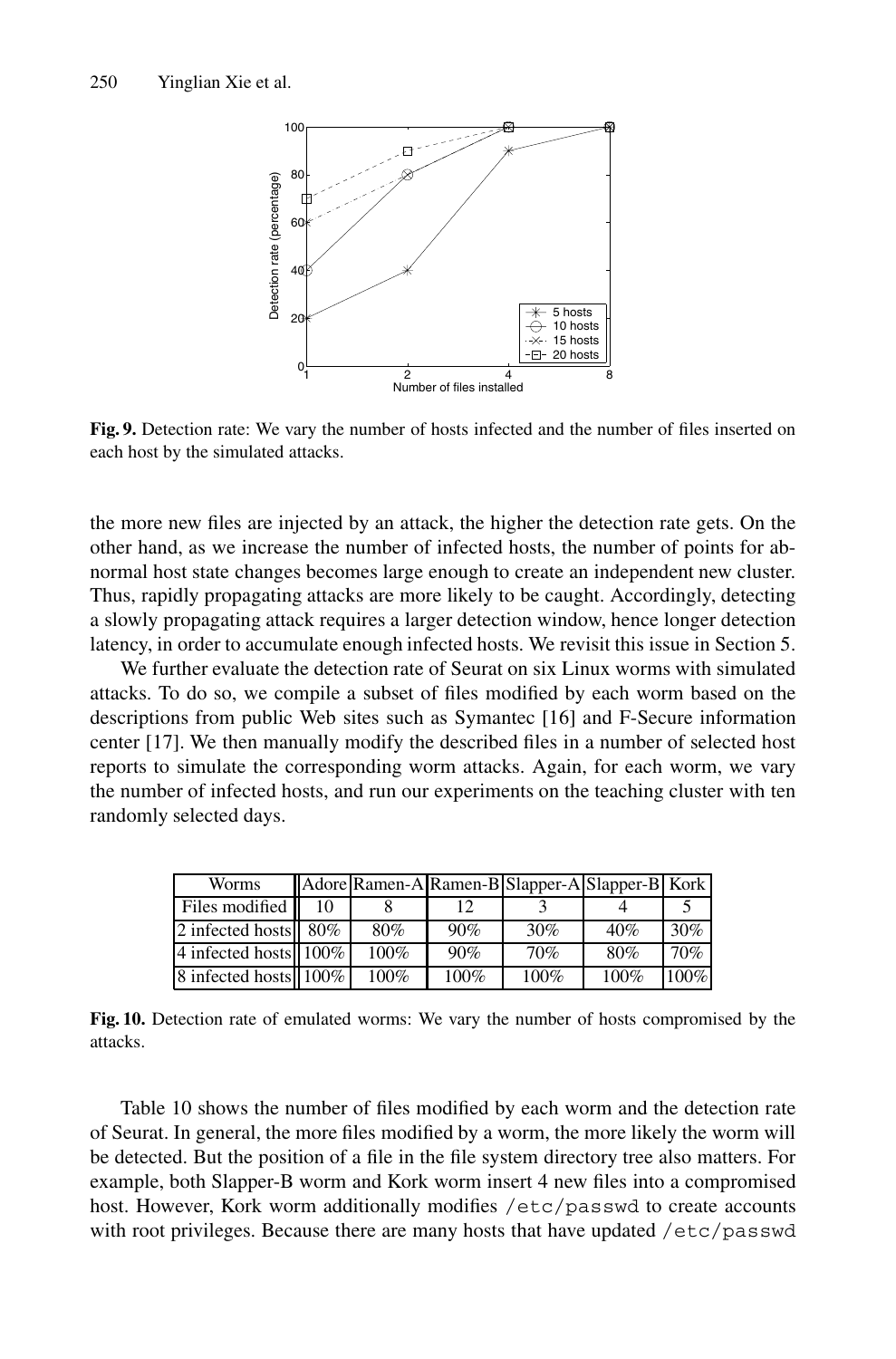during a series of system reconfiguration events, the inclusion of such files in the feature vector space reduces the distances from abnormal points to normal points, resulting in higher false negative rates. We discuss this further in Section 5.

#### **4.3 Real Attacks**

Now we proceed to examine the efficacy of Seurat during a real worm outbreak. The best way to show this would be to have Seurat detect an anomaly caused by a new worm propagation. Instead of waiting for a new worm's outbreak, we have set up an isolated computer cluster where, without damaging the real network, we can launch worms and record file system changes. This way, we have full control over the number of hosts infected, and can repeat the experiments. Because the isolated cluster has no real users, we merge the data acquired from the isolated cluster with the data we have collected from the teaching cluster in order to conduct experiments.

We obtained the binaries and source codes of a few popular worms from public Web sites such as whitehats [18] and packetstorm [19]. Extensively testing Seurat, with various real worms in the isolated cluster, requires tremendous effort in setting up each host with the right versions of vulnerable software. As a first step, we show the result with the Lion worm [20] in this experiment.

The Lion worm was found in early 2001. Lion exploits a vulnerability of BIND 8.2, 8.2-P1, 8.2.1, 8.2.2-Px. Once Lion infects a system, it sets up backdoors, leaks out confidential information (/etc/passwd, /etc/shadow) via email, and scans the Internet to recruit vulnerable systems. Lion scans the network by randomly picking the first 16 bits of an IP address, and then sequentially probing all the  $2^{16}$  IP addresses in the space of the block. After that, Lion randomly selects another such address block to continue scanning. As a result, once a host is infected by Lion, all the vulnerable hosts nearby (in the same IP address block) will be infected soon. Lion affects file systems: the worm puts related binaries and shell scripts under the  $/$  dev $/$ . l ib directory, copies itself into the  $/$ tmp directory, changes system files under the  $/$ etc directory, and tries to wipe out some log files.

We configured the isolated cluster with three Lion-vulnerable hosts and one additional machine that launched the worm. The vulnerable machines were running RedHat 6.2 including the vulnerable BIND 8.2.2-P5. The cluster used one C class network address block. Every machine in the cluster was connected to a 100Mbps Ethernet and was running named. The Seurat data collection tool generated a file system update report on every machine daily.

After we launched the Lion worm, all three vulnerable hosts in the isolated cluster were infected quickly one after another. We merge the file update report by the each compromised host with a different normal host report generated on Feb 11, 2004, when we know there was no anomaly. Figure 11 shows the clustering results of three consecutive days from Feb 10, 2004 to Feb 12, 2004 using the merged reports.

On the attack day, there are 64 files picked by the wavelet-based selection. The number of feature dimensions is reduced to 9 after PCA. Seurat successfully detects a new cluster consisting of the 3 infected hosts. Figure 12 lists the 22 files selected by Seurat as the causes of the alarm. These files provide enough hints to the administrators to confirm the existence of the Lion worm. Once detected, these compromised hosts as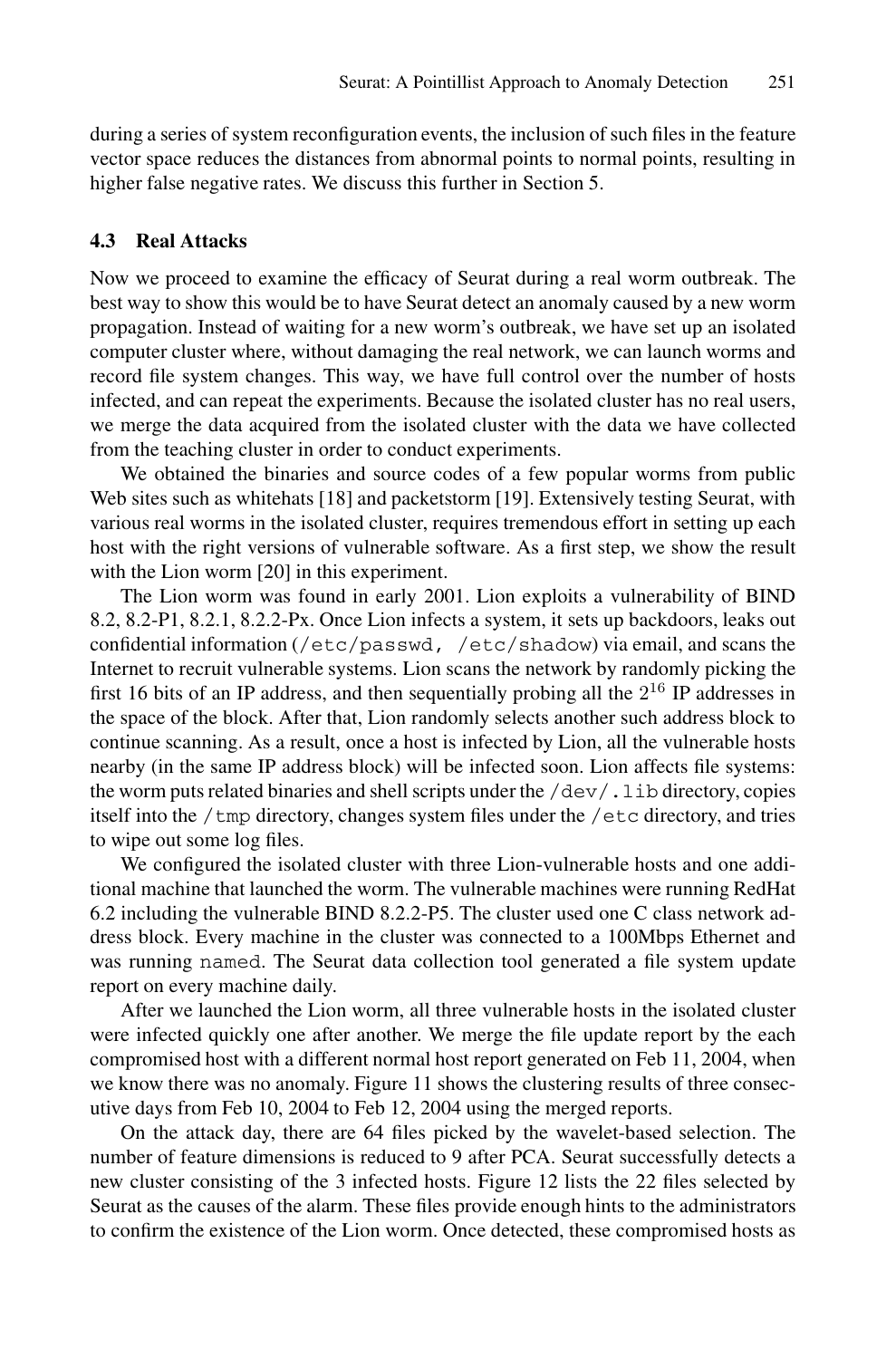

**Fig. 11.** Intrusion detection by Seurat: Seurat identified a new cluster of three hosts on Feb 11, 2004, when we manually launched the Lion worm.

|    | File ID. File name     |    | File ID. File name       |
|----|------------------------|----|--------------------------|
|    | /sbin/asp              | 12 | /var/spool/mail          |
| 2  | /dev/.1ib              | 13 | /dev/.lib/bindx.sh       |
| 3  | /dev/.lib/star.sh      | 14 | /tmp/ramen.tgz           |
| 4  | /var/spool/mail/root   | 15 | /dev/.lib/scan.sh        |
| 5  | /dev/.lib/bind         | 16 | /dev/.lib/pscan          |
| 6  | /etc/hosts.deny        | 17 | /var/spool/mqueue        |
| 7  | /dev/.lib/randb        | 18 | /dev/.lib/hack.sh        |
| 8  | /sbin                  | 19 | /dev/.lib/.hack          |
| 9  | /var/log               | 20 | /dev/.lib/index.html     |
| 10 | /dev/.lib/bindname.log | 21 | $/\text{dev}$ .lib/asp62 |
| 11 | /dev/.lib/index.htm    | 22 | /var/log/sendmail.st     |

**Fig. 12.** Suspicious files for the new cluster on Feb 11, 2004.

well as the list of suspicious files can be marked for future detection. If, in the following days, there are more hosts that are clustered together with the already infected machines, or experience the same file updates, then we may conclude they are infected by the same attack.

# **5 Discussion**

### **5.1 Vulnerabilities and Limitations**

By identifying parallel occurrences of coincident events, Seurat will be most successful in detecting virus or worm propagations that result in file modifications at multiple hosts. Certain attacks (e.g., password guessing attacks) that succeed only once or a few times in a network system may evade Seurat detection. The current prototype of Seurat also has limited detection capability to the following types of attacks.

*Stealthy attack.* Attackers may try to evade detection by slowing attack propagation. If an attacker is patient enough to infect only one host a day in the monitored network system, Seurat will not notice the intrusion with the current one-day detection window because Seurat focuses only on anomalous file changes common across multiple hosts.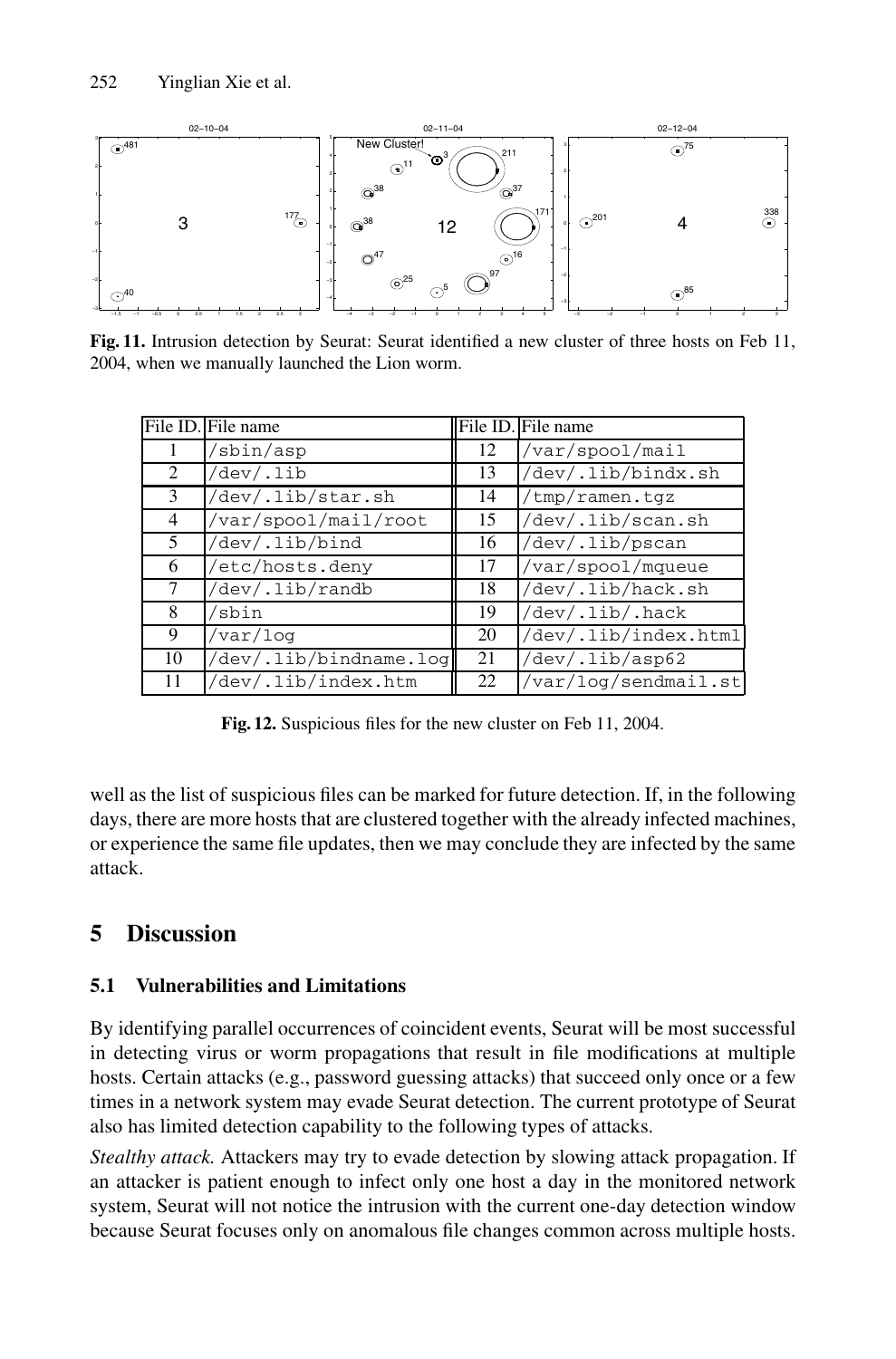A larger detection window such as a couple of days or a week can help to catch slow, stealthy attacks. Note, however, that Seurat notices the attacks only after multiple hosts in the network system are compromised. In other words, if an attack propagates slowly, Seurat may not recognize the attack for the first few days after the initial successful compromise. There is thus a tradeoff between detection rate and detection latency.

*Mimicry attack.* An attacker can carefully design his attack to cause file updates that look similar to regular file changes, and mount a successful *mimicry attack* [21]. There are two ways to achieve a mimicry attack against the current prototype. First, an attacker may try to fool Seurat's feature selection process by camouflaging all intrusion files as frequently, regularly updated files. Those concealed files, even when they are modified in an unexpected way (e.g., entries removed from append-only log files), will not be selected as feature vector dimensions because of current use of the binary feature representation. Note that Seurat's data collection tool provides additional information on file system changes, such as file size, file content digest, and permissions. By incorporating the extra information in representing host state transition, Seurat can make such mimicry attacks harder. Second, an attacker may find a way to cloak abnormal file updates with many normal but irregular changes during Seurat's clustering process. For example, in Section 4.2, we observed that the false negative rate of detecting the Kork worm was relatively higher due to the interference of irregular system reconfiguration. We leave it as future work to quantify this type of mimicry attack and the effectiveness of possible counter measures.

*Random-file-access attack.* Seurat correlates file updates based on their complete path names. Thus attackers can try to evade Seurat by installing attack files under different directories at different hosts, or replacing randomly chosen existing files with attack files. Many recent email viruses already change the virus file names when they propagate to a new host; we envision similar techniques could be employed by other types of attacks soon. Note, however, that even the random-file-access attack may need a few anchor files at fixed places, where Seurat still has the opportunity to detect such attacks. A more robust representation of a file, for example, an MD5 checksum, could help Seurat detect random-file-access attacks.

*Memory-resident attack.* Memory-resident and BIOS-resident only attacks make no file system updates. Thus Seurat will not be able to detect memory resident attacks by examining host file updates, nor those attacks that erase disk evidence before the Seurat data collection tool performs the scheduled disk scan.

*Kernel/Seurat modification attack.* The effectiveness of Seurat relies on the correctness of reports from the data collecting tools running on distributed hosts. So the host kernels and the Seurat data collection tools should run on machines protected by trusted computing platforms [22]. An alternative solution is to monitor file system changes in real time (will be discussed further in Section 5.2) and to protect file update logs using secure audit logging [23].

### **5.2 Future Work**

*Real-time anomaly detection.* The current prototype periodically scans and reports file system updates with a 1-day cycle, which may be slow to detect fast propagating at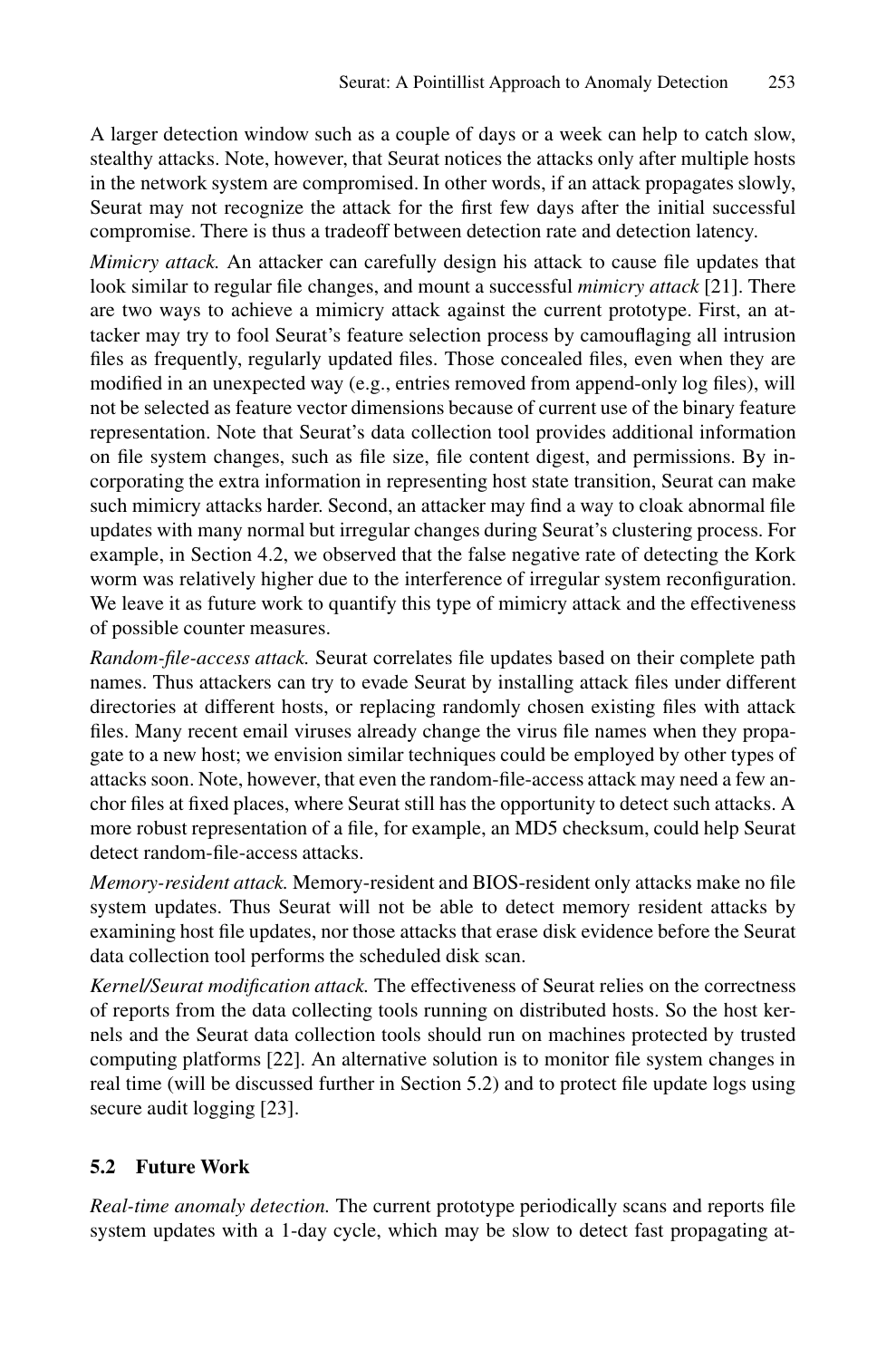tacks. To shorten detection latency, we are enhancing the Seurat data collection module to monitor system calls related with file updates, and report the changes immediately to the correlation module. The reported file updates will be instantly reflected by setting the corresponding bits in the feature vectors at the Seurat correlation module, which continuously performs clustering of the new feature vectors for real time anomaly detection.

*Distributed correlation module.* Currently, Seurat moves the daily reports from distributed data collection tools to a centralized server, where the correlation module computes and clusters the host vectors. Despite the simplicity of centralized deployment, the centralized approach exposes Seurat to problems in scalability and reliability. First, the amount of report data to be transferred to and stored at the centralized server is large. In our experience, a host generates a file update report of 3K-140KBytes daily in a compressed format, so the aggregate report size from hundreds or thousands of hosts with a long comparison window will be large. The report size will be larger when Seurat's data collection tool reports the host state changes in real time. Second, the monitored hosts could be in different administrative domains (i.e., hosts managed by different academic departments or labs) and it is often impractical to transfer the detailed reports from all the hosts to one centralized server due to privacy and confidentiality issues. Third, the centralized server can be a single point-of-failure. It is important for Seurat to work even when one correlation server is broken or a part of network is partitioned. A distributed correlation module will cope with those issues. We are now investigating methods to correlate file update events in a distributed architecture such as EMERALD [1], AAFID [24], and Mingle [25].

*Other applications.* The approach of clustering coincident host state changes can be generalized to other types of applications such as detecting the propagation of spyware, illegal file sharing events, or erroneous software configuration changes. We are currently deploying Seurat on Planetlab [26] hosts for detecting software configuration errors by identifying host state vectors that do not fall into an expected cluster.

# **6 Related Work**

Seurat uses file system updates to represent a host state change. File system updates have been known to be useful information for intrusion detection. Tripwire [4], AIDE [8], Samhain [27] are well-known intrusion detection systems that use file system updates to find intrusions. Recently proposed systems such as the storage-based intrusion detection systems [7] and some commercial tools [28] support real-time integrity checking. All of them rely on a pre-defined rule set to detect anomalous integrity violation, while Seurat diagnoses the anomaly using learning and correlation across time and space.

Leveraging the information gathered from distributed multiple measurement points is not a new approach. Many researchers have noticed the potential of the collective approaches for intrusion detection or anomaly detection. Graph-based Intrusion Detection System (GrIDS) [29] detects intrusions by building a graph representation of network activity based on the report from all the hosts in a network. Different from Seurat, GrIDS uses the TCP/IP network activity between hosts in the network to infer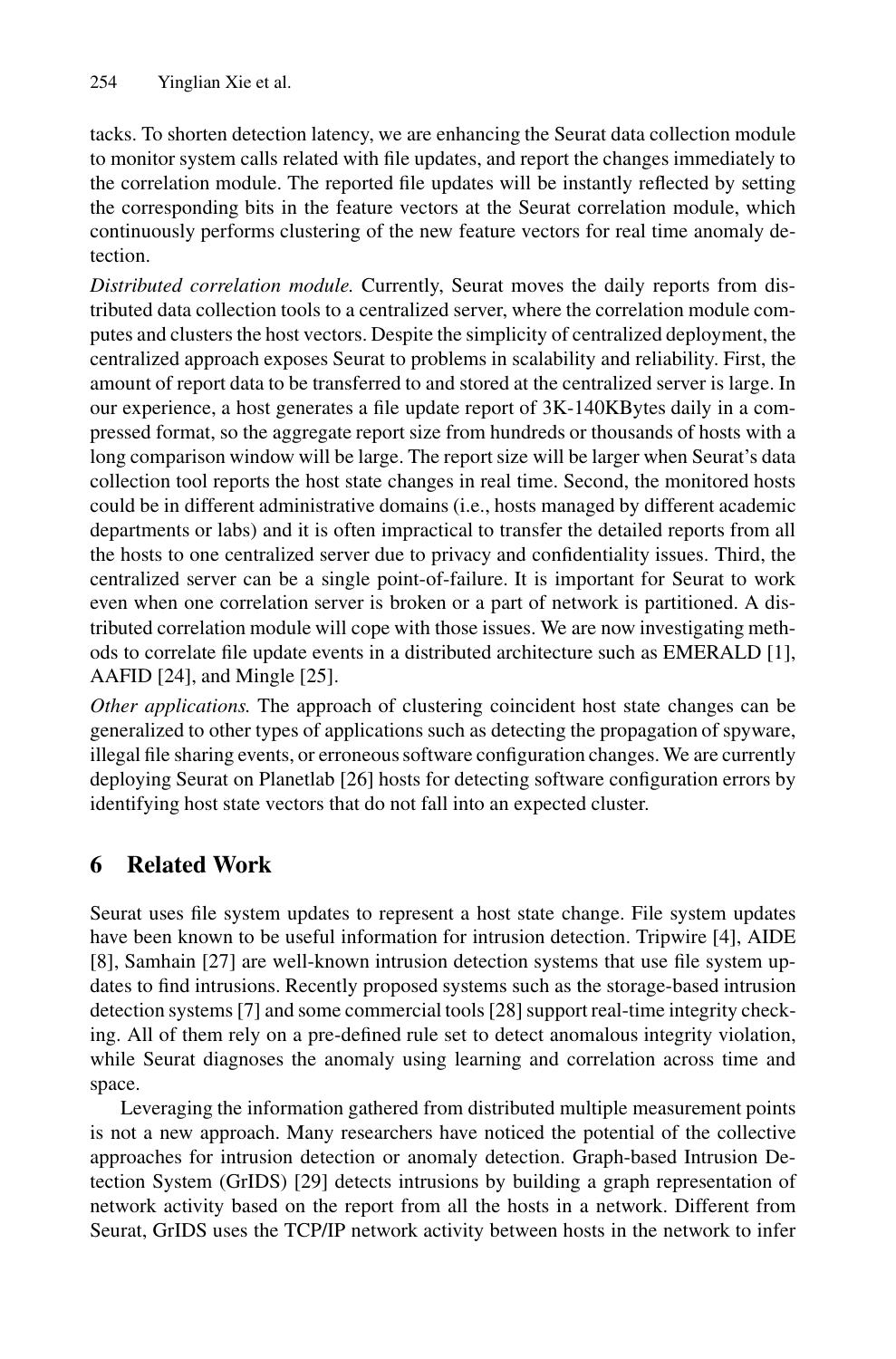patterns of intrusive or hostile activities based on pre-defined rules. Other systems, such as Cooperative Security Managers (CSM) [30], Distributed Intrusion Detection System (DIDS) [31], also take advantage of a collective approach to intrusion detection. They orchestrate multiple monitors watching multiple network links and track user activity across multiple machines.

EMERALD (Event Monitoring Enabling Responses to Anomalous Live Disturbances) [1] and Autonomous Agents For Intrusion Detection (AAFID) [24] have independently proposed distributed architectures for intrusion detection and response capability. Both of them use local monitors or agents to collect interesting events and anomaly reports (from a variety of sources; audit data, network packet traces, SNMP traffic, application logs, etc.). The architectures provide the communication methods to exchange the locally detected information and an easy way to manage components of the systems. AAFID performs statistical profile-based anomaly detection and EMER-ALD supports a signature-based misuse analysis in addition to the profile-based anomaly detection. Note that Seurat starts with similar motivation. But Seurat focuses more on the technique for correlating the collective reports for anomaly detection, and infers interesting information on the system state from learning, rather than relying on a pre-defined set of events or rules. We envision Seurat as a complementary technique, not as a replacement of the existing architectures that provide global observation sharing.

Correlating different types of audit logs and measurement reports is another active area in security research. Many researchers have proposed to correlate multiple heterogeneous sensors to improve the accuracy of alarms [3, 32, 33, 2, 34]. In this work, we attempt to correlate information gathered by homogeneous monitors (especially, the file system change monitors) but we may enhance our work to include different type of measurement data to represent individual host status.

Wang et al. [35] also have noticed the value of spatial correlation of multiple system configurations and applied a collective approach to tackle misconfiguration trouble shooting problems. In their system, a malfunctioning machine can diagnose its problem by collecting system configuration information from other similar and friendly hosts connected via a peer-to-peer network. The work does not target automatic detection of the anomaly, but rather it aims at figuring out the cause of a detected problem.

### **7 Conclusions**

In this paper, we presented a new "pointillist" approach for detecting aggregated anomalous events by correlating information about host file updates across both space and time. Our approach explores the temporal and spatial locality of system state changes through learning and correlation. It requires neither prior knowledge about normal host activities, nor system specific rules.

A prototype implementation, called *Seurat*, suggests that the approach is effective in detecting rapidly propagating attacks that modify host file systems. The detection rate degrades as the stealthiness of attacks increases. By trading off detection latency, we are also able to identify hosts that are compromised by slowly propagating attacks. For each alarm, Seurat identifies suspicious files and hosts for further investigation, greatly facilitating root cause diagnosis and false alarm suppression.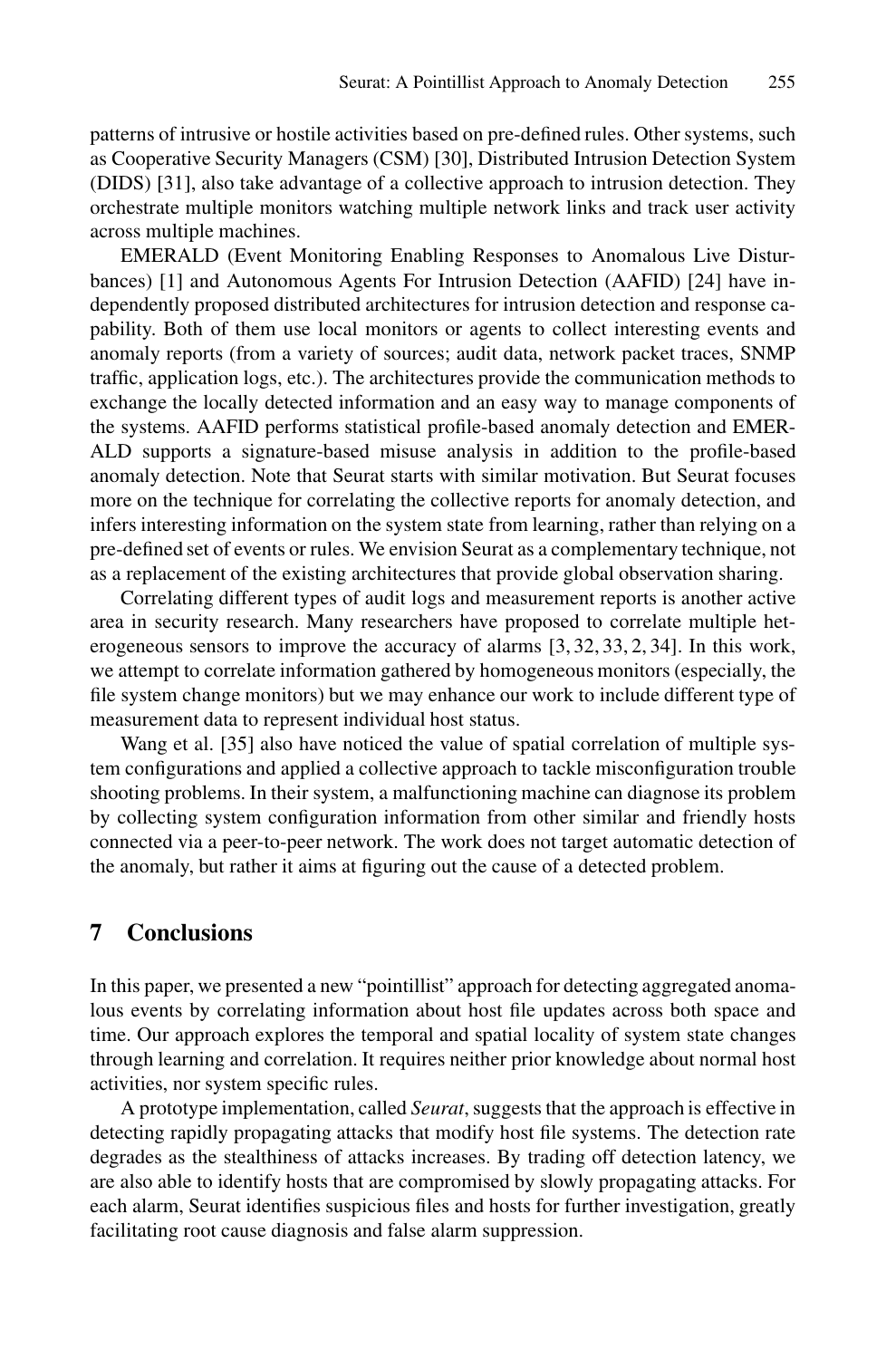## **References**

- 1. Porras, P.A., Neumann, P.G.: EMERALD: Event Monitoring Enabling Responses to Anomalous Live Disturbances. In: Proceedings of the 20th National Information Systems Security Conference. (1997)
- 2. Abad, C., Taylor, J., Sengul, C., Zhou, Y., Yurcik, W., Rowe, K.: Log Correlation for Intrusion Detection: A Proof of Concept. In: Proceedings of the 19th Annual Computer Security Applications Conference, Las Vegas, Nevada, USA (2003)
- 3. Kruegel, C., Toth, T., Kerer, C.: Decentralized Event Correlation for Intrusion Detection. In: International Conference on Information Security and Cryptology (ICISC). (2001)
- 4. Tripwire, Inc.: Tripwire. (http://www.tripwire.com)
- 5. CERT Coordination Center: Overview of Attack Trends. http://www.cert.org/ archive/pdf/attack\_trends.pdf (2002)
- 6. Moore, D., Paxson, V., Savage, S., Shannon, C., Staniford, S., Weaver, N.: Inside the Slammer Worm. IEEE Security and Privacy **1** (2003) 33–39
- 7. Pennington, A., Strunk, J., Griffin, J., Soules, C., Goodson, G., Ganger, G.: Storage-based intrusion detection: Watching storage activity for suspicious behavior. In: Proceedings of 12th USENIX Security Symposium, Washington, DC (2003)
- 8. Lehti, R., Virolainen, P.: AIDE Advanced Intrusion Detection Environment. (http:// www.cs.tut.fi/˜rammer/aide.html)
- 9. Berry, M.W., Drmac, Z., Jessup, E.R.: Matrices, vector spaces, and information retrieval. SIAM Review **41** (1999)
- 10. Kamber, M.: Data mining: Concepts and techniques. Morgan Kaufmann Publishers (2000)
- 11. Zhang, J., Tsui, F., Wagner, M.M., Hogan, W.R.: Detection of Outbreaks from Time Series Data Using Wavelet Transform. In: AMIA Fall Symp., Omni Press CD (2003) 748–752
- 12. Jolliffe, I.T.: Principle component analysis. Spring-Verlag, New York (1986)
- 13. Forgy, E.: Cluster analysis of multivariante data: Efficiency vs. Interpretability of classifications. Biometrics **21** (1965)
- 14. Gersho, A., Gray, R.: Vector Quantization and Signal Compresssion. Kluwer Academic Publishers (1992)
- 15. Moore, A.: K-means and Hierarchical Clustering. http://www.cs.cmu.edu/˜awm/ tutorials/kmeans09.pdf (available upon request) (2001)
- 16. Symantec: Symantec Security Response. (http://securityresponse.symantec. com)
- 17. F-Secure: F-Secure Security Information Center. (http://www.f-secure.com/ virus-info)
- 18. Whitehats, Inc.: Whitehats Network Security Resource. (http://www.whitehats. com)
- 19. PacketStorm: Packet Storm. (http://www.packetstormsecurity.org)
- 20. SANS Institute: Lion Worm. http://www.sans.org/y2k/lion.htm (2001)
- 21. Wagner, D., Dean, D.: Mimicry Attacks on Host-Based Intrusion Detection Systems. In: Proceedings of ACM Conference on Computer and Communications Security (CCS). (2002)
- 22. Trusted Computing Platform Alliance: Trusted Computing Platform Alliance. (http:// www.trustedcomputing.org)
- 23. Schneier, B., Kelsey, J.: Cryptographic Support for Secure Logs on Untrusted Machines. In: The Seventh USENIX Security Symposium. (1998)
- 24. Balasubramaniyan, J.S., Garcia-Fernandez, J.O., Isacoff, D., Spafford, E., Zamboni, D.: An architecture for intrusion detection using autonomous agents. In: Proceedings of the 14th IEEE Computer Security Applications Conference. (1998)